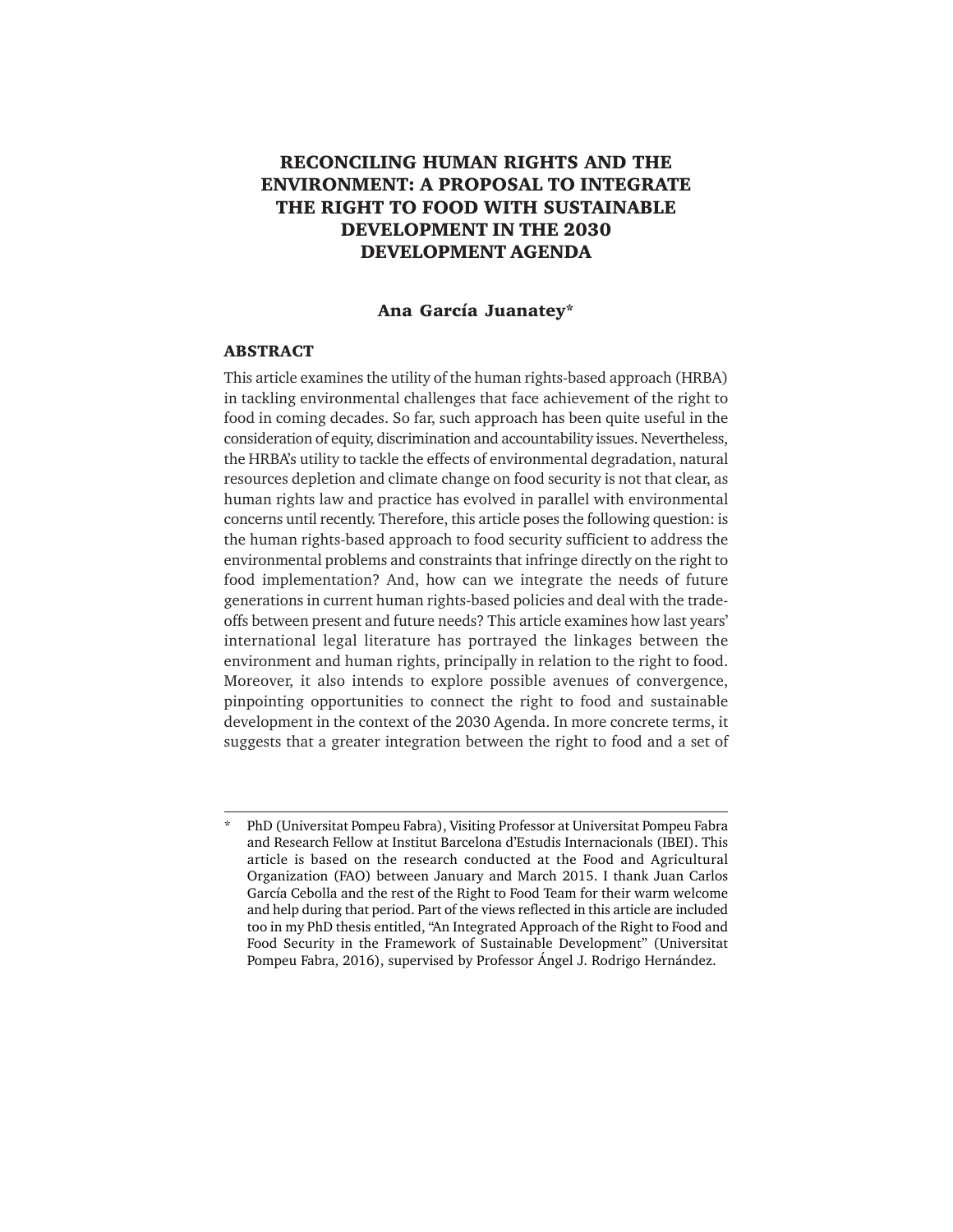principles of sustainable development law may open new avenues for research and advocacy on the right to food.

**Keywords:** Human Rights, Environment, Right to Food, Human Rights-Based Approach, Sustainable Development, Sustainable Development Law

**DOI:** https://dx.doi.org/10.4314/jsdlp.v9i1.2

# **1. INTRODUCTION**

The added value of the right to food<sup>1</sup> as a tool for fighting hunger has been reaffirmed in the context of the 2030 Development Agenda. In October 2014, two months after the presentation of the SDGs, member states in the 41st session of the Committee on Food Security (CFS) reiterated their commitment to implementing the Voluntary Guidelines for the Progressive Realization of the Right to Adequate Food in the Context of National Food Security (RtFG), $<sup>2</sup>$  that are intended to</sup> incorporate a human rights-based approach (HRBA) to food security policies at national level. Thus, as it was affirmed in *International Dimensions of the Right to Adequate Food,* the HRBA is invaluable in the 2030 Development Agenda as it helps to move away from the dominant narrow focus on economic growth to an approach that aims to advance equality and non-discrimination and to ensure accountability and coherence in different policy regimes.<sup>3</sup> Hence, the right to food is a key tool in the hand of states to achieve the SDG-2 target: "end hunger, achieve food security and improved nutrition and promote sustainable agriculture".

<sup>1</sup> The expression "right to food" refers to both the "right to adequate food", part of the "right of everyone to an adequate standard of living", and the "fundamental right to be free from hunger", both included in article 11 of the International Covenant on Economic, Social and Cultural Rights.

<sup>2</sup> FAO, "Voluntary Guidelines to Support the Progressive Realization of the Right to Adequate Food in the Context of National Food Security" (FAO, 2004) <http: //www.fao.org/docrep/009/y7937e/y7937e00.htm> accessed 10 March 2015.

<sup>3</sup> Sisay Yeshanew and Michael Windfuhr, "International dimensions of the right to adequate food" (2014) *7* Right to Food Thematic Study <http://www.fao.org/ righttofood/publications/publications-detail/en/c/271827/> accessed 4 March 2015.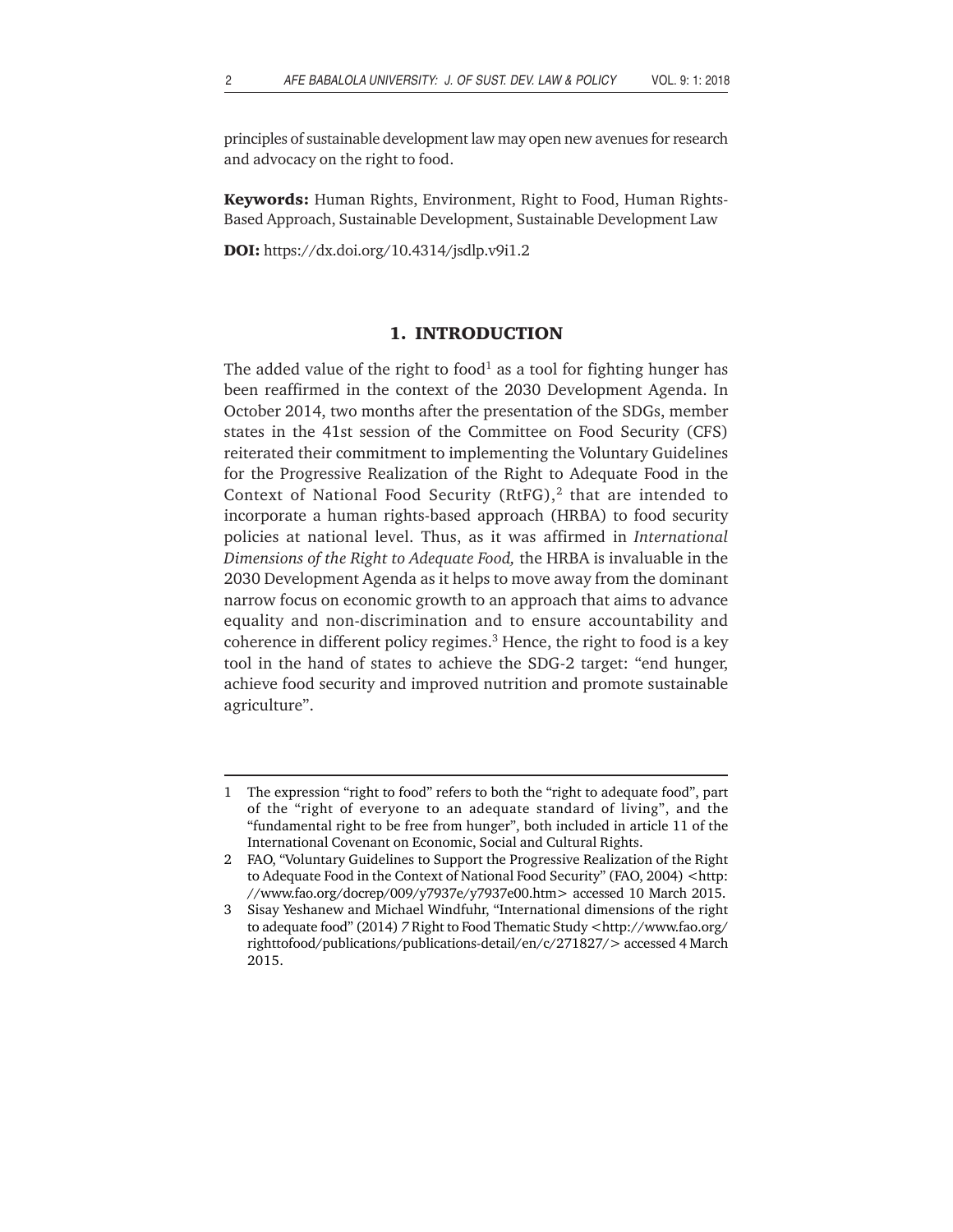However, recent research underscored the impact that the current pace of climate change and environmental degradation may have on the implementation of the right to food in the context of the 2030 Development Agenda. As it was emphasized in the outcome document of the last United Nations Conference on Sustainable Development (Rio+20), the loss of biodiversity and the degradation of ecosystems undermine global development, affecting food security and nutrition, the provision of and access to water and the health of the rural poor and of people worldwide, including present and future generations.4 In that regard, ground-breaking research has drawn attention to the existing "planetary boundaries", which would be unsafe to transgress for nine Earth-system processes.<sup>5</sup> Among those, trespassing seven of such boundaries may impact heavily on food systems, especially climate change, biodiversity loss, biogeochemical, $6$  freshwater, land use<sup>7</sup> and chemical pollution.<sup>8</sup> In the specific case of anthropogenic climate change, it seems that the ceiling of two degrees that was considered the "point of no return" will very probably be surpassed.<sup>9</sup> As a result, the consequences for some populations would be massive, especially in vulnerable regions. For instance, a recent report predicted a slower agricultural productivity growth and escalating crises in agriculture in the most resource-constrained and climate-change-exposed regions, which are predominantly in Sub-Saharan Africa and South Asia.<sup>10</sup> Furthermore, these environmental challenges must be confronted in the context of meagre natural resources and a growing population.

<sup>4</sup> UNGA, "The Future We Want" (2012) A/RES/66/288, para 197 <http:// www.uncsd2012.org/thefuturewewant.html> accessed 4 March 2015.

<sup>5</sup> Johan Rockström *et al*., "Planetary boundaries: exploring the safe operating space for humanity" (2009) 14 (2) *Ecology and Society* 32 <http:// www.ecologyandsociety.org/vol14/iss2/art32/ > accessed 3 March 2015.

<sup>6</sup> This boundary refers to the human alterations in the Earth's nitrogen and phosphorus cycles.

<sup>7</sup> The land use boundary pays attention to the conversion of forests, wetlands and other vegetation types into agricultural and other land uses.

<sup>8</sup> Chemical pollution includes chemicals, such as persistent organic pollutants, heavy metals and radionuclides, which are present in the environment and have potentially irreversible effects on biological organisms.

<sup>9</sup> Working Group II of the IPCC, "Climate Change 2014: Impacts, Adaptation, and Vulnerability" (2014) <https://www.ipcc.ch/pdf/assessment-report/ar5/wg2/ WGIIAR5-FrontMatterA\_FINAL.pdf> accessed 3 March 2015.

<sup>10</sup> UNCTAD, "Trade and Environmental Review 2013: Wake Up before It Is Too Late" (2013) <http://unctad.org/en/publicationslibrary/ditcted2012d3 en.pdf>accessed 3 March 2015.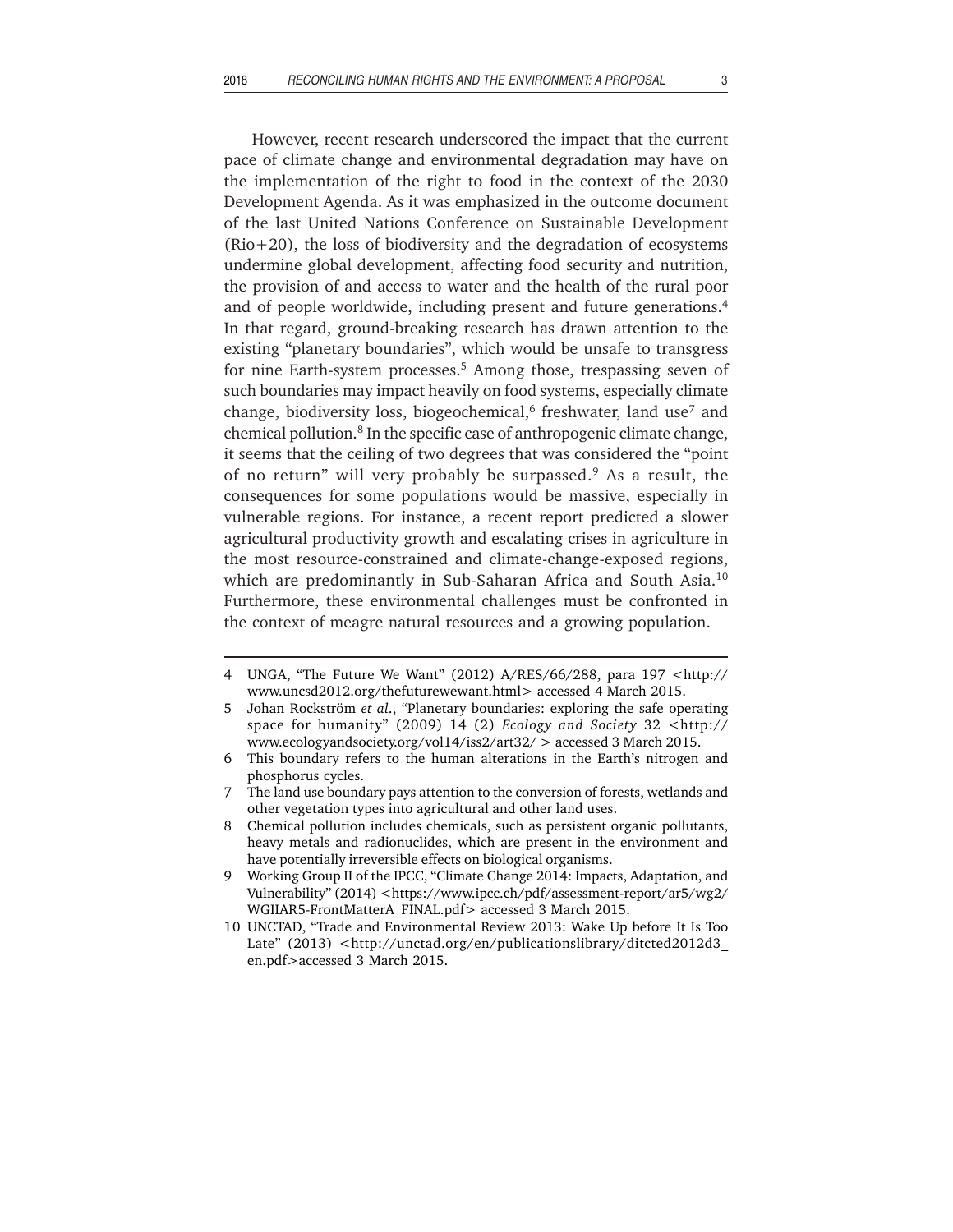In this challenging scenario, achievement of the SDGs and effective enjoyment of the right to food are seriously compromised, principally for the people directly depending on the ecosystems. In general, terms, while these implications may affect us all, it is widely recognized that environmental damage is more severely felt by the part of the population already in a vulnerable situation. In fact, many of the regions facing the greatest challenges in achieving the 2015 targets are those facing the greatest problems of ecosystem degradation.<sup>11</sup> In the case of the human right to food, among the most vulnerable are food producers, which are "inextricably bound up with access to natural resources and issues of environmental degradation and pollution".12

Moreover, apart from the impacts of climate change, big development projects such as dam construction or river diversion or the establishment of extractive industries may pollute the ecosystems and deplete the natural resources necessary to produce food. A very graphic example is the case of drying seas and lakes, such as the Aral Sea or Lake Chad. On the one hand, Aral Sea's desiccation and pollution caused by unsustainable agricultural practices led to massive ecological changes that drastically affected the livelihoods of coastal fishing communities, who face insurmountable difficulties to fish or grow safe food. On the other hand, Lake Chad desiccation due to climate change and inefficient damming and irrigation methods prompted a substantial decline in fish production and a reduction of livestock population and biodiversity around the lake. Therefore, the degradation of ecosystems, including natural resources and biodiversity, could translate to a violation of the obligation to respect, protect and fulfil the right to food by destroying resources necessary to produce food.<sup>13</sup>

<sup>11</sup> OHCHR and UNEP, "Joint Report on Human Rights and the Environment" (2012) 4 <http://www.unep.org/delc/Portals/119/JointReportOHCHR andUNEPonHumanRightsandtheEnvironment.pdf> accessed 3 March 2015.

<sup>12</sup> K. Cook, "The Right to Food and the Environment" (2010) 12 *Environmental Law Review* 1, 1 <http://vathek.org/doi/pdf/10.1350/enlr.2010.12.1.072> accessed 3 March 2015.

<sup>13</sup> This intersection between environmental protection and sustainable use of resources and the right to food is clearly established in Guideline 8 of the Right to Food Guidelines, Democracy and Citizen Participation: Country Case Studies (RtFG). Katharine S. E. Cresswell Riol, *Right to Food Guidelines, Democracy and Citizen Participation: Country Case Studies*, Routledge Studies in Food, Society and the Environment, Routledge, 10 November 2016.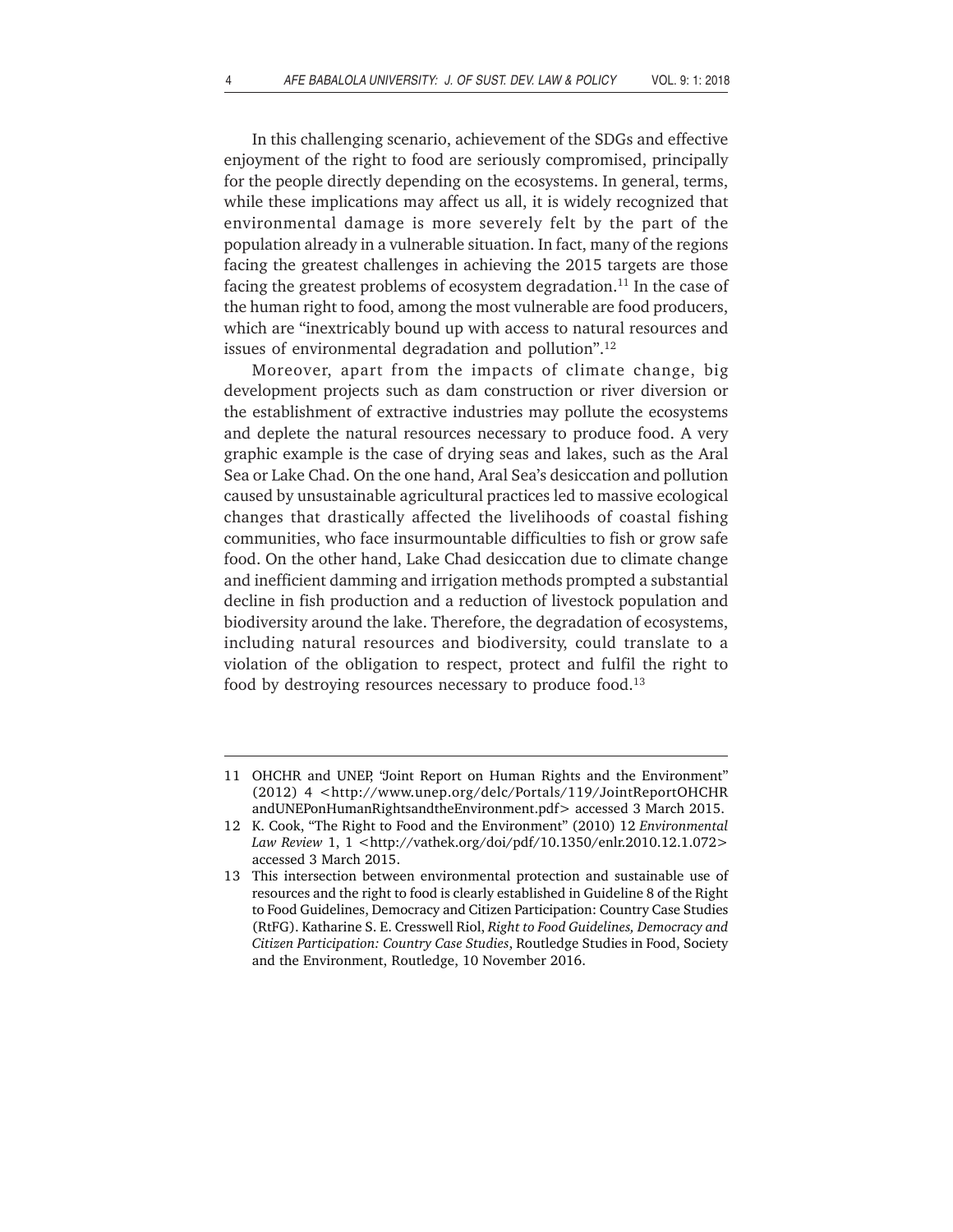This article examines whether, and to what extent, the HRBA would be a valuable tool to tackle environmental challenges that infringe upon the right to food. Thus far, such an approach has proven very useful in tackling equity, discrimination and accountability issues. $14$ Nevertheless, the ability of HRBA to tackle the effects of environmental degradation, natural resource depletion and climate change on food security is not that clear. In relation to that, a crucial question to ask is: how can we integrate the needs of future generations into the current right to food-based policies and how can we deal with the trade-offs between present and future needs? To find answers to this question, this article intends to explore possible avenues of convergence, identifying gaps and opportunities to link the right to food and sustainable development looking at potential synergies for implementation of the 2030 agenda. More concretely, it examines the connections between the right to food and three principles of sustainable development law: the principle of sustainable use of natural resources, the principle of equity and eradication of poverty, and the principle of common but differentiated responsibilities. To do that, this article reviews relevant literature that explores the connections between human rights and the environment.

The article is organized as follows: Section 2 examines the conceptualization and consideration of the HRBA, both in the general work of the UN and at the FAO. Section 3 explores the impact of environmental degradation on the different right-to-food obligations. Section 4 reviews how the connections between the right to food and environmental protection have been addressed in UN discourses and within the scope of relevant literature. In particular, it delves into the constructive dialogue between environmentalists and human rights scholars and activists framed in the corpus of the human rights and environment literature. And finally, Section 5 examines the relationships between the right to food and sustainable development in the context of the 2030 Agenda, paying attention also to the contribution of a set of international law principles of sustainable development, which may complement the current HRBA to food security. Section 6 is the conclusion.

<sup>14</sup> CFS, "Right-to-Food Ten-Year Perspective" (FAO, 2014) <http://www.fao.org/ 3/a-ml774e.pdf> accessed 4 March 2015.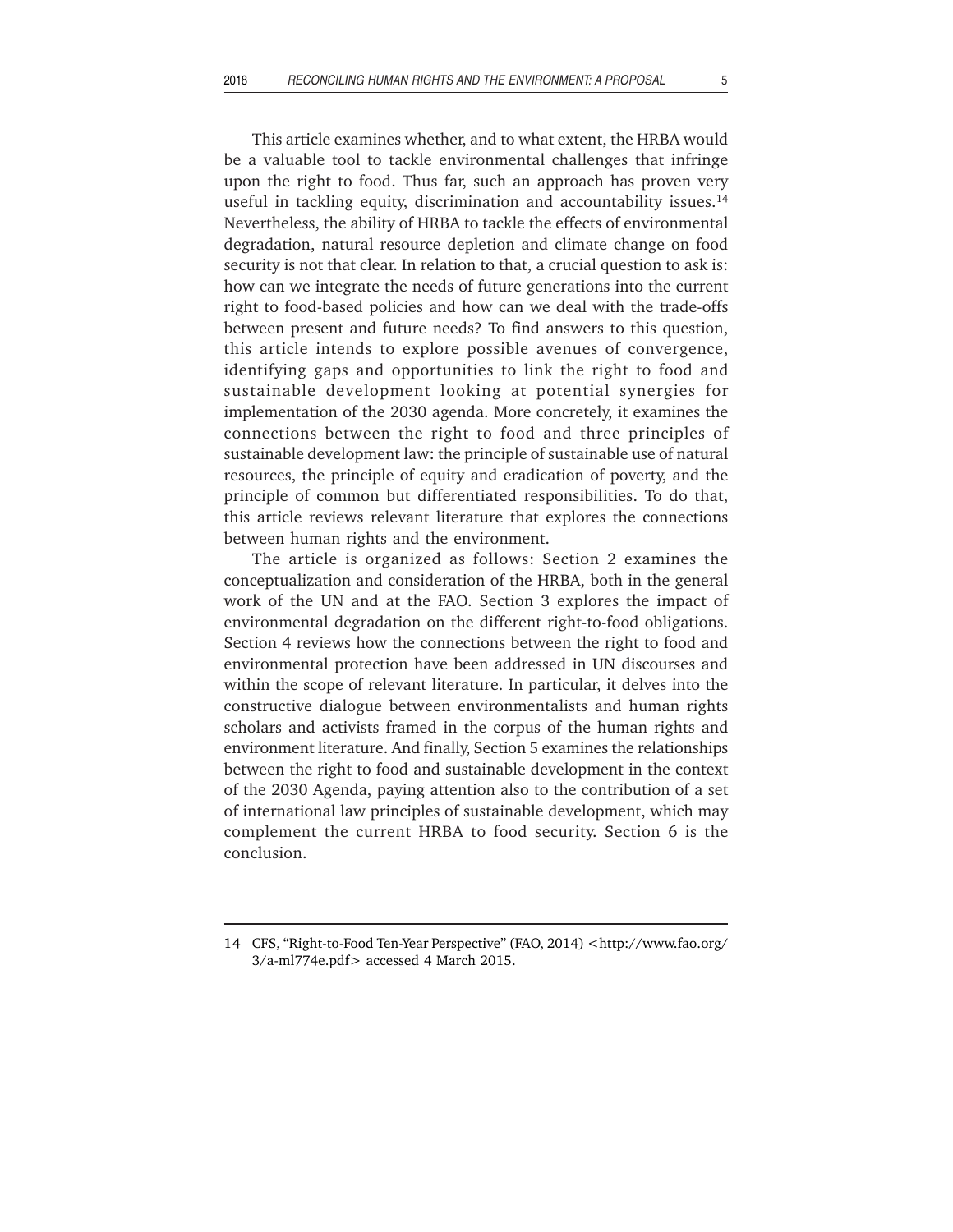# **2. TOWARDS A RIGHT TO FOOD-BASED APPROACH TO FOOD SECURITY**

Since the end of the nineties, the UN has made a considerable effort to mainstream human rights into its development work through the HRBA. According to the UN Statement of Common Understanding on Human Rights-Based Approaches to Development Cooperation and Programming adopted in 2003, the HRBA is aimed at ensuring that any actions intended to advance development do not result in human rights violations.15 In practical terms, this entails ensuring that the standards that can be derived from the Universal Declaration of Human Rights and other international human rights instruments effectively guide the work of all UN development programmes as in all sectors and in all phases of the programming process.<sup>16</sup> To pursue this, the HRBA seeks to mainstream these standards into development planning and decision-making. This set of standards can be summarized into the so-called "PANEL principles": participation, accountability, nondiscrimination and equality, empowerment and legality.17 By applying these principles, policy makers are better placed to anticipate and consider the human rights impacts of their policy-making and take steps to prevent and mitigate those impacts.

As part of the UN system, the HRBA has been included also in the work of the FAO, the UN agency responsible for food and agriculture. The *FAO Voluntary Guidelines to Support the Progressive Realization of the Right to Food* (RtFG) adopted by the 127th Session of the FAO Council in November 2004, are based on this approach. As stated in guideline 7, the RtFG is aimed at providing "practical guidance to States in their implementation of the progressive realization of the right to adequate food in the context of national food security". Since the

<sup>15</sup> United Nations Practitioners' Portal on Human Rights Based Approaches to Programming, "The Human Rights-Based Approach to Development Cooperation: Towards a Common Understanding Among UN Agencies" <http:/ /hrbaportal.org/the-human-rights-based-approach-todevelopmentcooperation-towards-a-common-understanding-among-un-agencies> accessed 1 April 2018.

<sup>16</sup> Ibid.

<sup>17</sup> Scottish Human Rights Commission, "A Human Rights Based Approach: An Introduction", Leaflet <http://www.scottishhumanrights.com/media/1409/ shrc\_hrba\_leaflet.pdf> accessed 1 April 2018.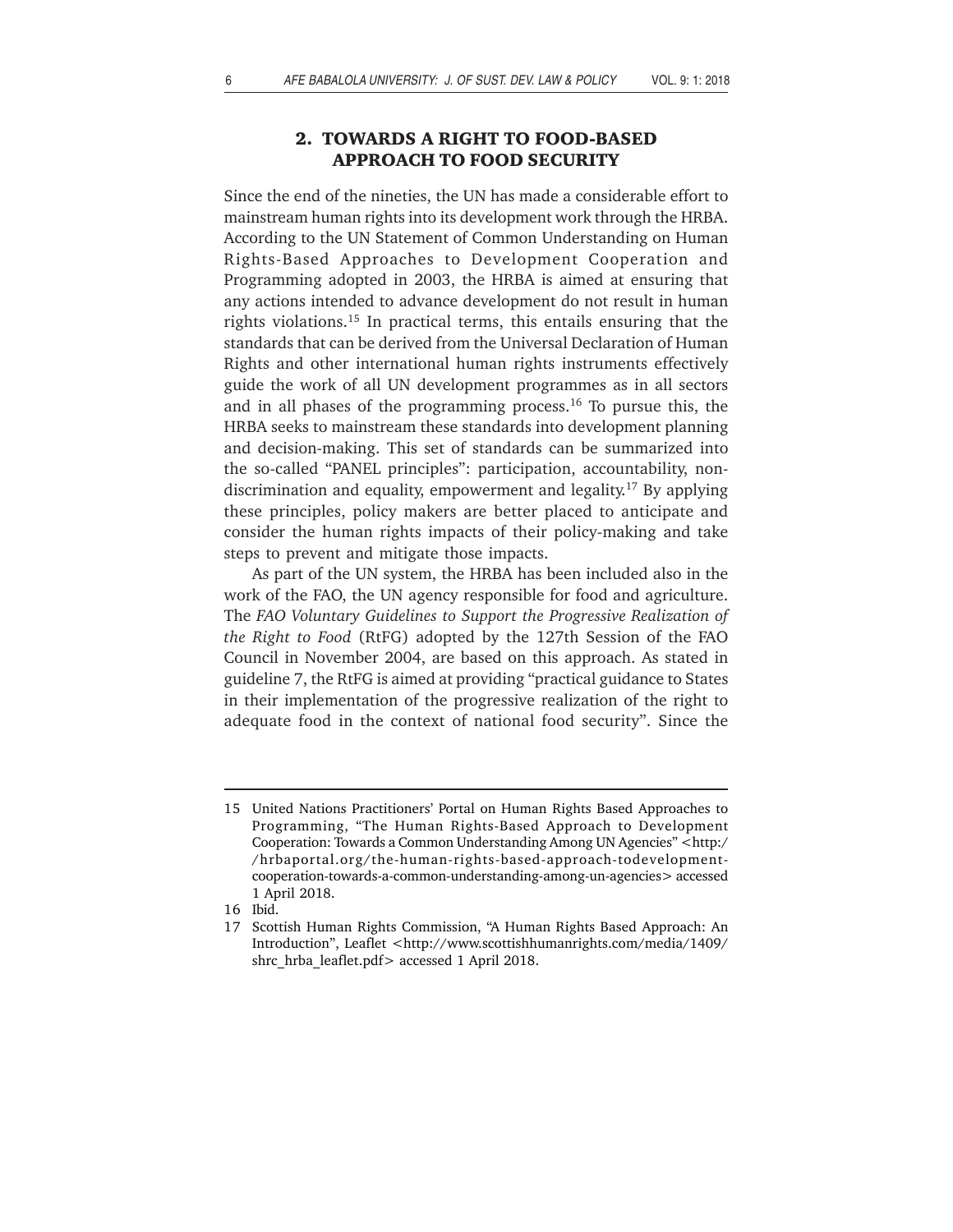adoption of the RtFG, a right to food-based approach to food security has been developed under the leadership of FAO Right to Food team.<sup>18</sup> This approach stresses states' obligation to respect, protect and fulfil the right to food, as recognized in the General Comment 12 of the Committee on Economic, Social and Cultural Rights (CESCR).<sup>19</sup> This right to food-based perspective requires that all phases of decisionmaking comply with seven central "PANTHER principles": participation, accountability, non-discrimination, transparency, human dignity, empowerment and rule of law.20 Based on these principles, this right to food-based approach has been positively assessed as it "complements food security considerations with dignity, rights acknowledgment, and transparency, accountability, and empowerment concerns".21

One decade after its adoption, FAO member states recognized the significant contribution of the RtFG in guiding national governments in the design and implementation of food security and nutrition policies in the previous ten years.22 Therefore, in the context of the approval of the 2030 Agenda for Sustainable Development, the right to food has been recognized as a key tool in the hand of states to achieve the SDG-2 target, namely, to "end hunger, achieve food security and improved nutrition and promote sustainable agriculture".

### **3. THE IMPACT OF ENVIRONMENTAL DEGRADATION ON THE RIGHT TO FOOD**

Environmental degradation, including problems such as climate change and natural resource depletion, is a major challenge to the achievement of SDG 2: it interferes in different ways with states' obligation to respect,

<sup>18</sup> FAO, "The Right to Food" < http://www.fao.org/right-to-food/background/ en/> accessed 1 April 2018.

<sup>19</sup> CESCR, "General Comment 12, The Right to Adequate Food" (1999) E/C. 12/ 1999/5, paras 14 to 20 <http://www.fao.org/fileadmin/templates / righttofood/documents/RTF\_publications/EN/General\_Comment\_12\_ EN.pdf> accessed 3 March 2015.

<sup>20</sup> FAO, "Human Right Principles: PANTHER" <www.fao.org/righttofood/aboutright-to-food/human-right-principles-panther/en/> accessed 19 June 2018.

<sup>21</sup> Kerstin Mechlem, "Food Security and the Right to Food in the Discourse of the United Nations" (2004) 10 (5) *European Law Journal* 631, pp. 631-648.

<sup>22</sup> Committtee on World Food Security, "Right-to-Food Ten-Year Perspective" (2014) <http://www.fao.org/3/a-ml774e.pdf> last accessed 4 March 2015.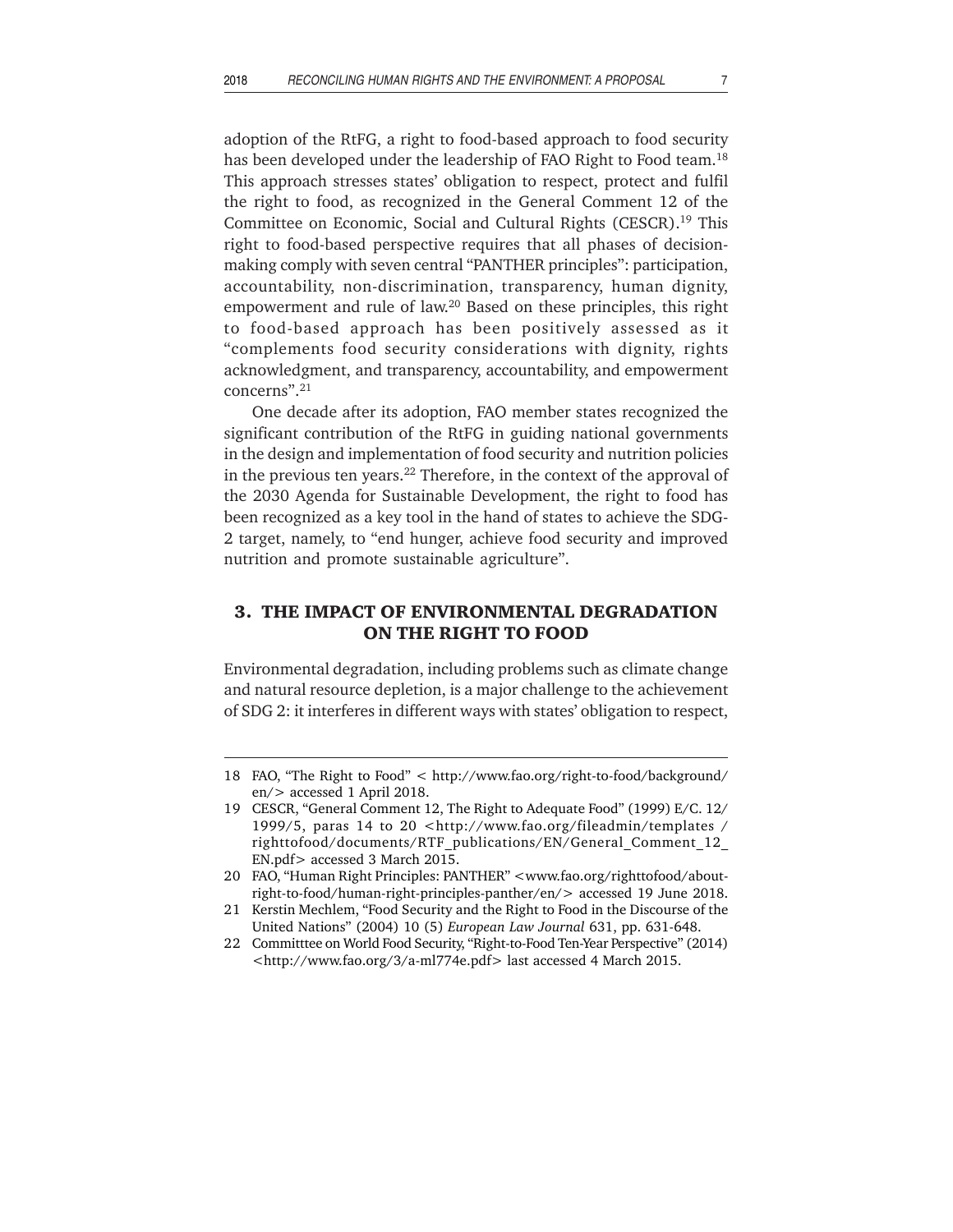protect and fulfil the right to food. $23$  First, according to General Comment 12, states should refrain from taking direct action that negatively interferes with people's enjoyment of the right to food. In relation to that, concern has been raised in regard to the construction of big development projects, such as dam building, which normally entails the expropriation of land, frequently without the payment appropriate compensation, and the damaging of natural resources and ecosystems.

Second, states should also protect people's right to food from the negative environmental externalities of business activity**.** Accordingly, environmental concerns have been raised regarding all business sectors, including heavy manufacturing, agribusiness, pharmaceutical and chemical companies, retail, and consumer products.24 In the case of oil and gas extraction, one of the cases which received more scholarly attention was the environmental damage caused by oil spills and its impact on food production, as recorded among the Ogoni people in Nigeria.25

Third, states should also address the harmful impacts of climate change on food production. According to the High-Level Panel of Experts on Food Security and Nutrition (HLPE) and the one on Food Security and Climate Change, the livelihoods of those already vulnerable to food insecurity will be further harmed by climate change.<sup>26</sup> For that

<sup>23</sup> CESCR, General Comment 12, (n 19).

<sup>24</sup> John H. Knox. "Report of the Independent Expert on the Issue of Human Rights Obligations Relating to the Enjoyment of a Safe, Clean, Healthy and Sustainable Environment: Mission to Costa Rica" (2014) A/HRC/25/53 Add 1.

<sup>25</sup> After the spills from 1976 to 1991, crops and trees were destroyed. However, compensation was modest and took no account of longer-term impacts. Richard Boele, Heike Fabig, David Wheeler, "Shell, Nigeria and the Ogoni. A Study in Unsustainable Development: II. Corporate Social Responsibility and "Stakeholder Management" Versus a Rights Based Approach To Sustainable Development" (2001), 9 *Sustainable Development* 121, pp. 121-135. Moreover, new spills took place in the Bodo area of the Ogoniland in 2008, affecting settlements that depended on the area for food and water. Alicia Fentiman and Zabbey Nenibarini, "Environmental Degradation and Cultural Erosion in Ogoniland: A Case Study of the Oil Spills in Bodo*"* (2015) 2 (4) *The Extractive Industries and Society* 615, pp. 615-624.

<sup>26</sup> HLPE, "Food Security and Climate Change: A Report by the High-Level Panel of Experts on Food Security and Nutrition of the Committee on World Food Security" (2012) <http://www.fao.org/fileadmin/user\_upload/hlpe/hlpe\_documents/ HLPE\_Reports/HLPE-Report-3-Food\_security\_and\_ climate\_change-June 2012.pdf> accessed 3 March 2015.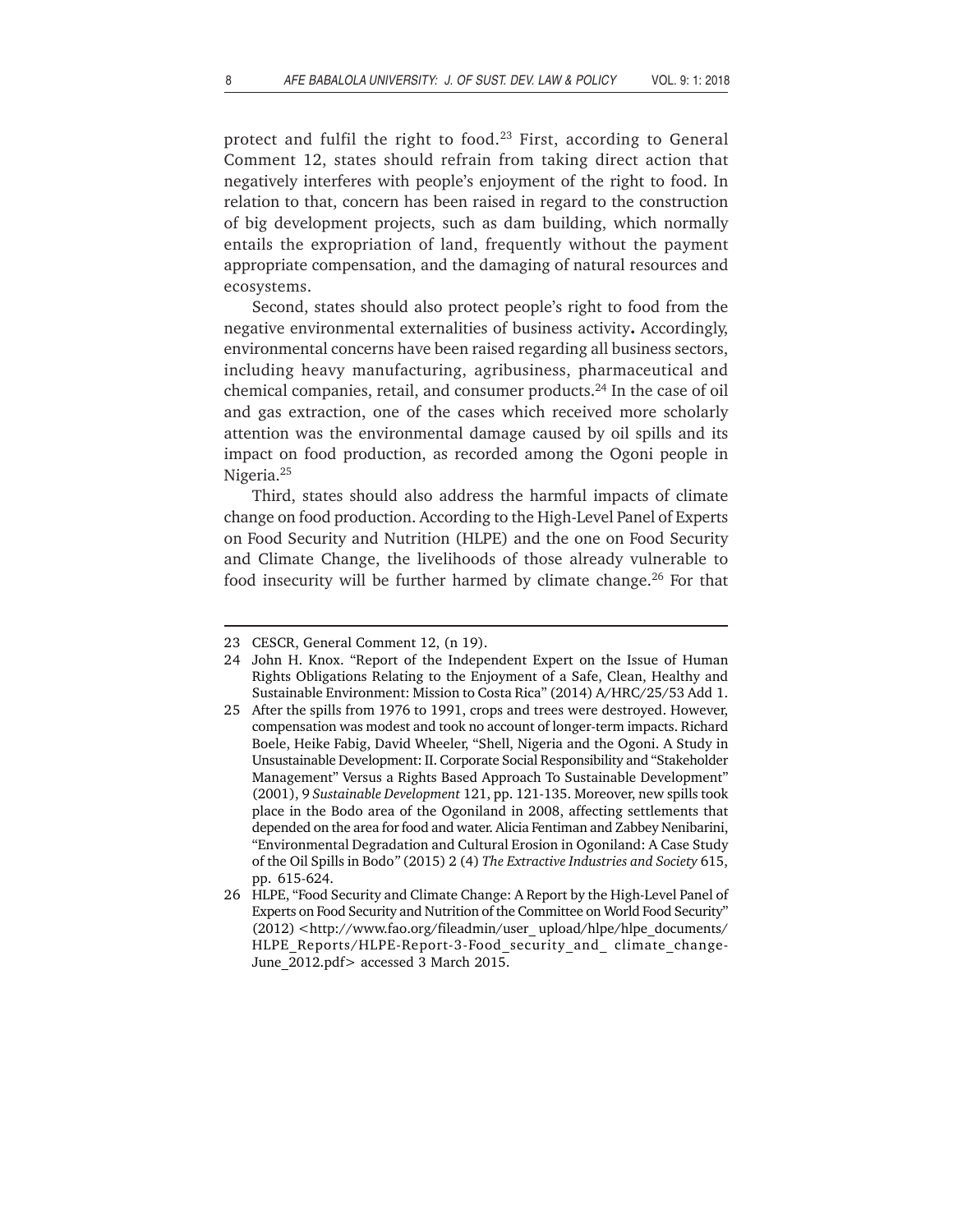reason, the coping capacity of the poor will have to be strengthened, since poor nations and the poor in all nations will be the first and the most to suffer adverse consequences of climate change.<sup>27</sup>

However, in relation to this, it is also important to mention that efforts targeted at combating climate change may also undermine the human right to food, as well as other human rights. During the last decade, the human rights impacts associated with carbon projects, especially in developing countries, have raised considerable concern,<sup>28</sup> particularly in relation to the rights of indigenous groups.<sup>29</sup> These concerns have given rise to the climate justice approach that tries to safeguard the rights of the most vulnerable people and sharing the burdens and benefits of climate change and its impacts fairly.<sup>30</sup> This approach tries to prevent undesirable consequences for present generation of right-holders of actions to protect the environment and the rights to future generations, such as climate change mitigation projects.

In relation to that, in a context of Anthropocene's deepening socioecological crisis, $31$  a crucial question regarding the implementation of the right to food should be posed, that is: is the human rights-based approach to food security sufficient to address the impact of

<sup>27</sup> Ibid.

<sup>28</sup> Damilola Olawuyi, *The Human Rights-Based Approach to Carbon Finance* (Cambridge University Press, 2016); Damilola Olawuyi, "Climate Justice and Corporate Responsibility: Taking Human Rights Seriously in Climate Actions and Projects" (2016) 34(1) Journal of Energy & Natural Resources Law 27, 27-44. UNEP, Climate Change and Human Rights (2015) <https:// www.unenvironment.org/NewsCentre/default.aspx?DocumentID =26856&ArticleID=35630> accessed 6 April 2018.

<sup>29</sup> Kristen Taylor, "Improving Substantive and Procedural Protections for Indigenous Rights in REDD+ Projects: Possible Lessons from Brazil" (2015) 5(1) *Journal of Sustainable Development Law and Policy* 32, pp. 32-54; Cams Soria Dall'Orso, "Increased Relevance and Influence of Free Prior Informed Consent, REDD, and Green Economy Principles on Sustainable Commons Management in Peru" (2015) 5 (1) *Journal of Sustainable Development Law and Policy* 4.

<sup>30</sup> Mary Robinson Foundation, "Climate Justice: Principles of Climate Justice" <https://www.mrfcj.org/principles-of-climate-justice/> accessed 19 June 2018.

<sup>31</sup> Louis J. Kotzé and Duncan French, "The Anthropocentric Ontology of International Environmental Law and the Sustainable Development Goals: Towards an Ecocentric Rule of Law in the Anthropocene" (2018) 7(1) *Global Journal of Comparative Law* 5, pp. 5-36.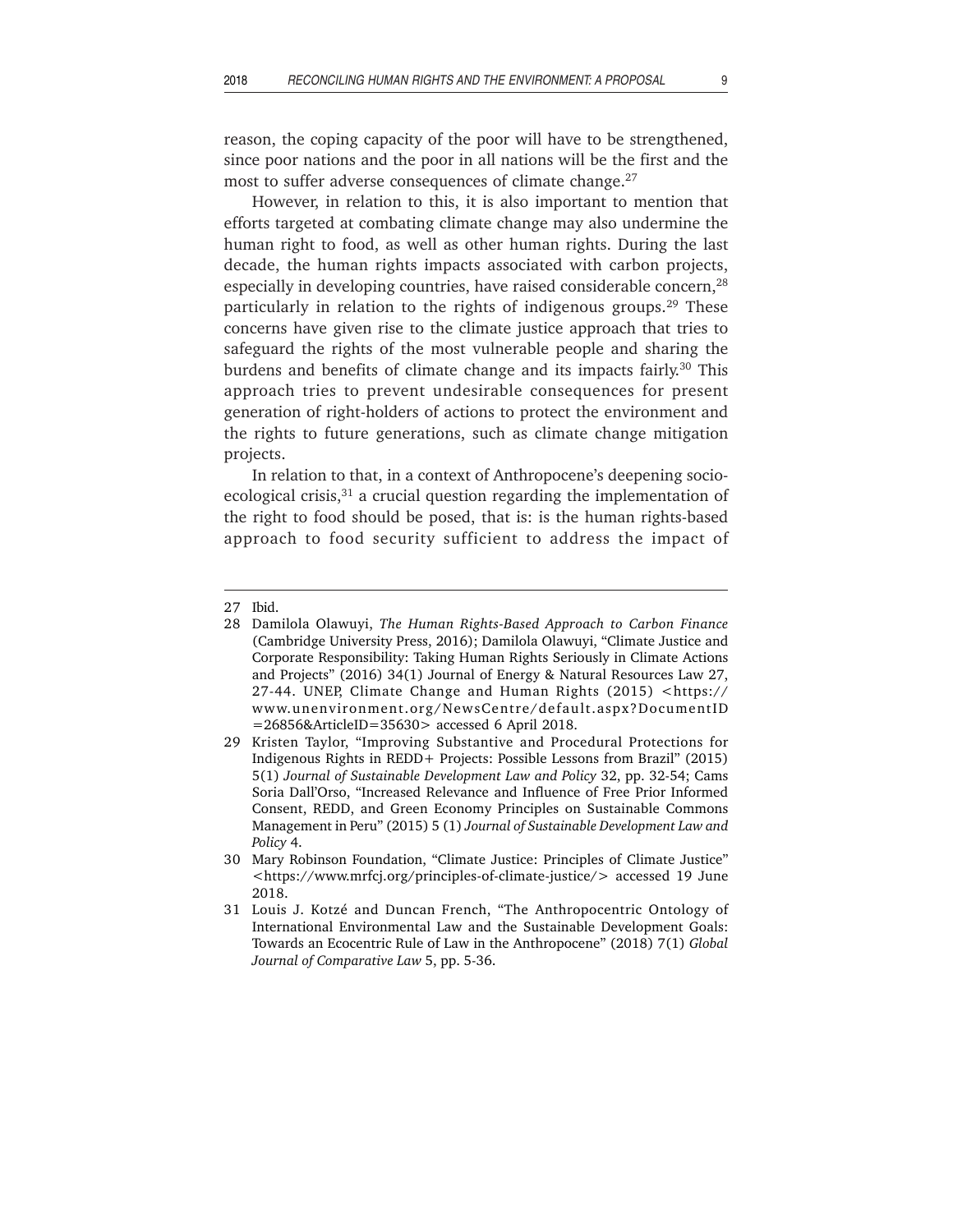environmental degradation on the right to food and confront the tradeoffs between present and future needs? To answer this question, it is useful to analyse the conceptual underpinnings of the HRBA, paying attention to the literature revolving around the linkages between human rights and the environment. The next section delves into this body of literature, paying special attention to how the relationship between environmental degradation and the right to food has been considered and depicted by human rights organizations and scholars. This review may shed light on the appropriateness of the HRBA to tackle the environmental degradation that infringes upon the right to food in the context of the 2030 Development Agenda.

# **4. THE RIGHT TO FOOD AND THE LITERATURE ON THE RELATIONSHIP BETWEEN HUMAN RIGHTS AND THE ENVIRONMENT**

The relationship between the environment and human rights was first discussed in the United Nations Conference on the Human Environment in 1972. This was the conference that put environmental issues on the global agenda for the first time. In fact, Principle 1 of the Declaration of the 1972 United Nations Conference on the Human Environment, generally referred as the Stockholm Conference, stresses that "Man has the fundamental right to freedom, equality and adequate conditions of life, in an environment of a quality that permits a life of dignity and well-being".<sup>32</sup> Thus, the environment was seen as the foundation of a life of dignity, the value that underpins human rights. Therefore, since the Stockholm conference, a substantial amount of legal research has explored the nature of the relationship between human rights and the environment, addressing also the linkages with the right to food. To appraise this literature, subsection 4.1 pays attention to how this issue has been depicted by the work of UN bodies, while subsection 4.2 explores the main approaches to these issues in related literature.

<sup>32</sup> United Nations Conference on the Human Environment (UNCHE), "Declaration of the United Nations Conference on the Human Environment", 16 June 1972, <http://www. unep. org/Documents. Multilingual/Default. Asp> accessed 3 March 2015.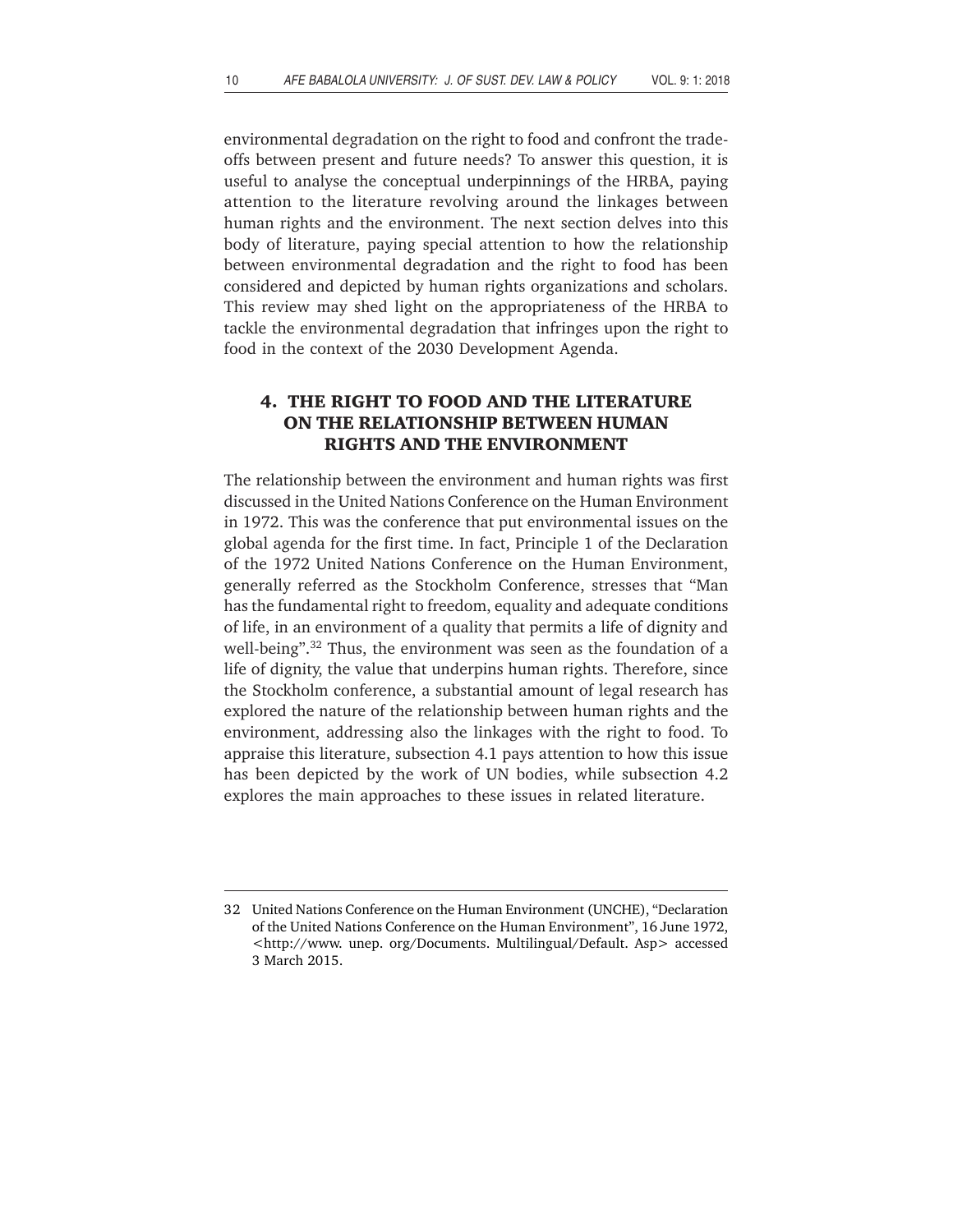#### **4.1 The Environment in the UN Human Rights Discourse**

Although the Stockholm conference already made the connection between human rights and the environment in the early seventies, UN human rights bodies did not address this issue until two decades later. Since then, the various UN human rights bodies have tried to connect human rights and the environment, particularly the Human Rights Commission (CHR) and its successor the Human Rights Council (HRC), the Office of the High Commissioner for Human Rights (OHCHR) and some of the special procedures established by the HRC.

An important milestone stating the interconnection of human rights and the environment was the Ksentini Report, presented in 1994, which stressed the impact of environmental degradation on vulnerable groups and analysed the effects of the environment on the enjoyment of various human rights, including the right to food.<sup>33</sup> More than 10 years later, after its establishment in 2006, the new HRC also dealt with this matter, issuing various resolutions.<sup>34</sup> In those resolutions, the HRC repeatedly stated that environmental degradation and global climate change played an important role in massive violations of the right to adequate food, particularly in developing countries.<sup>35</sup> Furthermore, in order to study this issue in depth, the HRC called for an analytical study of the relationship between human rights and the environment in  $2011$ ,<sup>36</sup> an assignment carried out in the same year. The ensuing study prepared by OHCHR recognized the link between environmental degradation, including pollution of air, water and land, and the realization of

<sup>33 1</sup> OHCHR, "Review of Further Developments in Fields with which the Sub-Commission Has Been Concerned, Human Rights and the Environment: Final Report" by Mrs. Fatma Zohra Ksentini, Special Rapporteur (1994) E/CN.4/ Sub.2/1994/9, 44.

<sup>34</sup> Including UNHRC Resolutions 7/23 of 28 March 2008 and 10/4 of 25 March 2009 on Human Rights and Climate Change, and Resolutions 9/1 of 24 September 2008 and 12/18 of 2 October 2009 on the Adverse Effects of the Movement and Dumping of Toxic and Dangerous Products and Wastes on the Enjoyment of Human Rights.

<sup>35</sup> Also stated in UNHRC resolutions 7/14 of 7 March 2008 on the Right to Food, 10/12 of 26 March 2009 on the Right to Food, 13/4 of 26 March 2010 on the Right to Food and 16/27 of 25 March 2011 on the Right to Food .

<sup>36</sup> UNHRC, Human Rights and the Environment, A/HRC/RES/16/11, 12 April 2011, <http://www2.ohchr.org/english/bodies/hrcouncil/docs/16session/ A.HRC.RES.16.11\_en.pdf> accessed 2 March 2015.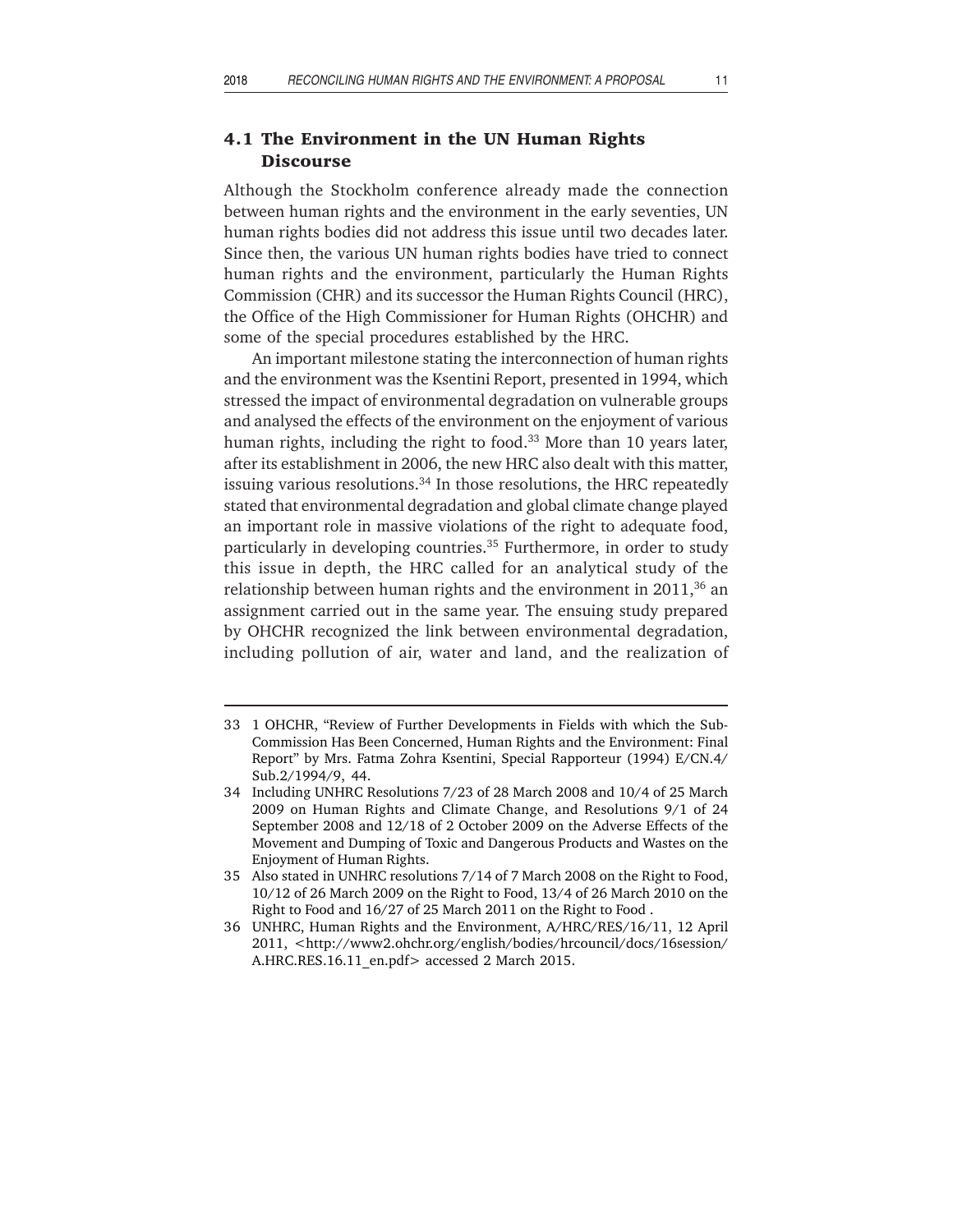particular rights, such as the rights to life, food and health. The study concluded that "human rights and the environment are explicitly and implicitly interrelated". 37

Additionally, a recent example of collaboration between the OHCHR and the United Nations Environment Program (UNEP) tried to bring together a rights-based and an environmentally-focused approach to the study of the same issue. Therefore, in 2012, both UN bodies presented a *Joint Report on Human Rights and the Environment* in the third United Nations Conference on Sustainable Development, tagged Rio+20. This report was aimed at contributing to the conference "through an analysis of the interrelationship between human rights and the environment as they both form integral and indivisible parts of sustainable development".38 According to the report, this linkage is central to the efforts to achieve a green economy, as "without integrating human rights and environmental protection, sustainable development and the green economy will not succeed".39

Also, it is necessary to mention the contribution of the HRC Special Procedures to the clarification of this relationship. First, the former Special Rapporteur on the right to food Olivier De Schutter has dedicated considerable time to these issues, particularly examining the relationship between agribusiness, environmental degradation and human rights. More specifically, his later work concentrated on how food systems might be reformed to ensure a fuller realization of the right to adequate food, stressing that agricultural productivity depends on the services rendered by ecosystems $40$  and focusing on specific issues such as the impact of the destruction of the world's fisheries on the right to food.41 Second, the Special Rapporteur on the illicit movement

<sup>37</sup> OHCHR, "Analytical Study on the Relationship between Human Rights and the Environment", A/HRC/19/34, para 7, <http://ieenvironment.org/wpcontent/uploads/2013/05/Analytical-study-OHCHR-PDF.pdf > accessed 4 March 2015.

<sup>38</sup> OHCHR-UNEP 2012 Report*(n* 4).

<sup>39</sup> Ibid 6.

<sup>40</sup> UNHRC, "Report of the Special Rapporteur on the Right to Food", Olivier De Schutter (2009) A/HRC/13/33/Add.2, para 21<http://www2.ohchr.org/ english/bodies/hrcouncil/docs/13session/A-HRC-13-33-Add2.pdf> accessed 19 June 2018.

<sup>41</sup> General Assembly, "Interim Report of the Special Rapporteur on the Right to Food" (2012) A/67/268 <http://daccess-dds-ny.un.org/doc/UNDOC/GEN/ N12/456/40/PDF/N1245640.pdf?OpenElement> accessed 2 March 2015.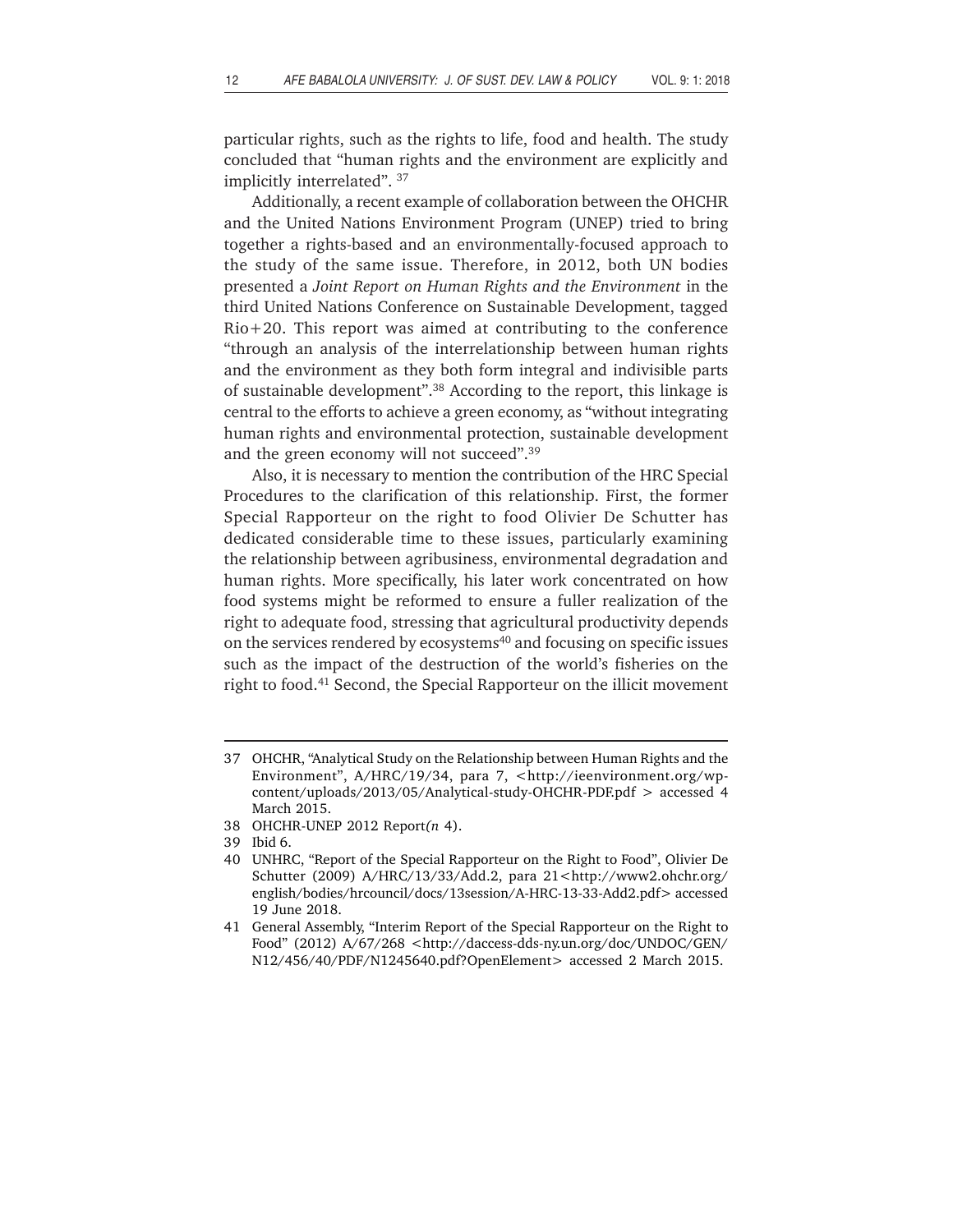and dumping of toxic and dangerous products and wastes has also studied the implication of environmental degradation on human rights. Interestingly, the Special Rapporteur called on the HRC to give toxic waste management more serious attention even as he complained about the lack of attention of the mandate, as he was often confronted with arguments suggesting that those issues were more appropriately discussed in environmental forums than on the Council.42 Third, the first Special Rapporteur on human rights and the environment<sup>43</sup> published a report in March 2014 on human rights obligations relating to the enjoyment of a safe, clean, healthy, and sustainable environment. There, he noted that many issues related to the obligation that human rights law imposes regarding environmental protection need greater study and clarification.<sup>44</sup>

### **4.2 "Human Rights and the Environment" in the International Legal Literature**

Parallel to the work developed within the UN, international legal scholars had also explored the relationship and linkages between human rights and the environment from different perspectives.<sup>45</sup> The first approach considers human rights as procedural tools to address environmental issues. From Stockholm until the mid-nineties, a big part of the environmental community pressed for the recognition of procedural rights, specifically, access to environmental information, public participation in decision making, and access to justice and remedies in the event of environmental harm, which were seen as underpinning an effective environmental protection.<sup>46</sup> As a result,

<sup>42</sup> UNHRC, Report of the Special Rapporteur on the Adverse Effects of the Illicit Movement and Dumping of Toxic and Dangerous Products and Wastes on the Enjoyment of Human Rights (2008) A/HRC/9/22, para 34.

<sup>43</sup> UNHRC Resolution 19/10 of 19 April 2012 on Human Rights and Environment created the mandate on the issue of human rights obligations relating to the enjoyment of a safe, clean, healthy and suitable environment.

<sup>44</sup> UNHRC, Report of the Independent Expert on the issue of human rights obligations relating to the enjoyment of a safe, clean, healthy and sustainable environment, John H. Knox (2012) A/HRC/22/43 <http://ieenvironment.org/ annual-reports/> accessed the 2 March 2015.

<sup>45</sup> UNHCR, OHCHR 2011 Report para 2 http://www2.ohchr.org/english/ ohchrreport2011/web\_version/ ohchr\_report2011\_web/index.html> accessed 19 June 2018.

<sup>46</sup> United Nations Office of the High Commissioner for Human Rights and United Nations Environment Programme, *Human Rights and the Environment.* Rio+20: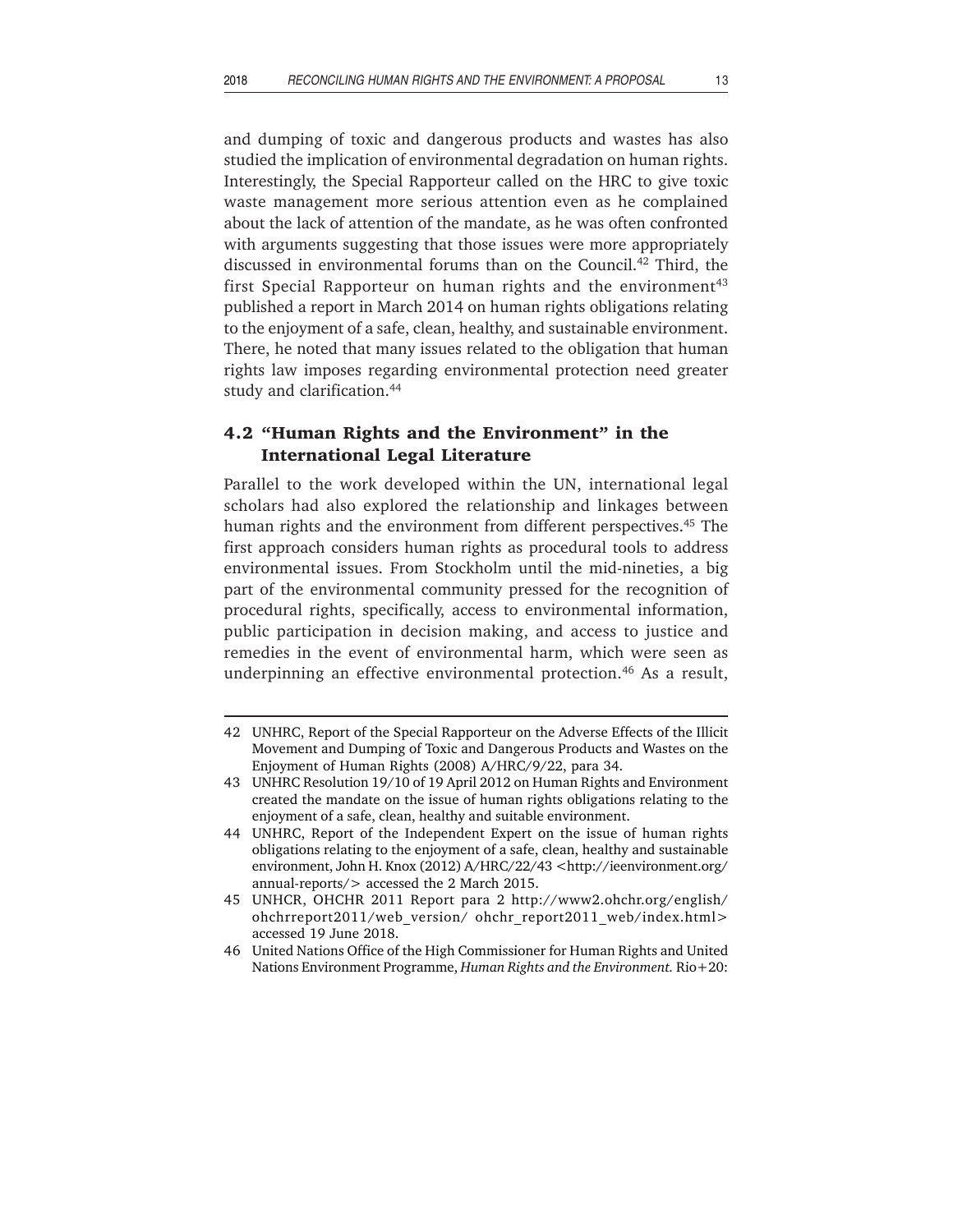procedural rights were successfully mainstreamed into environmental protection as, since 1992, all global and regional environmental treaties contain at least some reference to public information, access or remedies.47

The second approach has focused on the formulation of a substantial right to a healthy environment. This right was only universally acknowledged in a non-binding resolution of the UN General Assembly (45/94), which stated that "all individuals are entitled to live in an environment adequate for their health and well-being". Nevertheless, since then, many have doubted the benefit of formulating a new human right to a healthy environment. Specifically, some have argued that it is problematic to establish a qualitative level of environment guaranteed,48 while others have pointed at the impossibility of developing justiciable standards to enforce the right because of the intrinsic variability of environmental conditions.<sup>49</sup>

The third and last approach emphasizes the environmental dimensions of certain protected rights which consider the environment as a precondition to the enjoyment of human rights. This approach underscores that environmental degradation, including pollution of air, water and land, can affect the realization of particular rights, such as the rights to life, food and health.<sup>50</sup> In fact, regional human rights courts have recognized the protection of the environment when interfered with the protection of other human rights, such as the protection of private and family life.<sup>51</sup> As a result, in the decades since Stockholm, a set of environmental rights understood as rights related

Joint Report OHCHR and UNEP (2012) 11 <http://ieenvironment.org/ wpcontent/uploads/2013/05/JointReportOHCHRandUNEPonHumanRights andtheEnvironment.pdf> accessed 3 March 2015.

<sup>47</sup> Ibid.

<sup>48</sup> Iveta Hodkova, "Is There a Right to a Healthy Environment in the International Legal Order" (1991) 7 *Connecticut Journal of International Law* 65; James W. Nickel, "The Human Right to a Safe Environment: Philosophical Perspectives on Its Scope and Justification" (1993) 18 *Yale Journal of International* 281.

<sup>49</sup> Gunther Handl, "Human Rights and Protection of the Environment: A Mildly "Revisionist" View, in Antonio Augusto Cancado Trindade (ed.), *Human Rights, Sustainable Development and the Environmental Protection* (San Jose de Costa Rica and Brasilia: Instituto Interamericano de Derechos Humanos, 1992), pp. 121-22.

<sup>50</sup> OHCHR 2011 Report, (n 45) para 7.

<sup>51</sup> See landmark case of the European Court of Human Rights, *López Ostra v. Spain* (1994), App no 16798/90.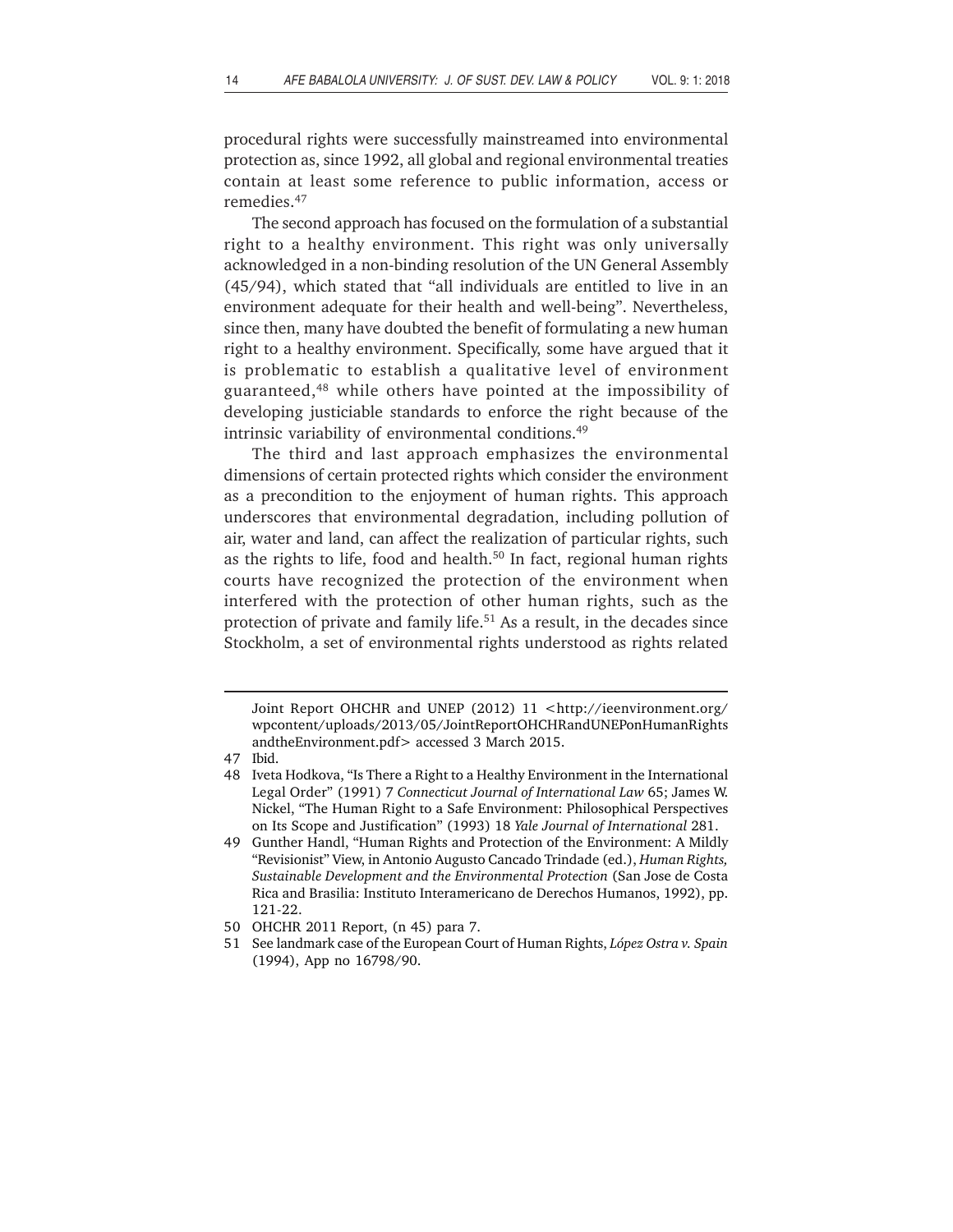to environmental protection were added to the body of human rights law.

Therefore, these first attempts to integrate human rights and the environment by international legal scholars made some important contributions to include environmental protection into an HRBA, such as procedural rights, the right to a healthy environment and the recognition of the environmental dimensions of recognized rights. Nevertheless, the common vision of the environment as a mere source of well-being and resources for human beings shared by the abovementioned approaches has led to considerable criticism. These approaches, mainly based on the recognition of a set of environmental rights, were characterized from eco-centred positions as individualistic and anthropocentric.<sup>52</sup> For instance, in his influential theory of intergenerational equity, E. Brown Weiss notes that the concern over environmental externalities focuses mainly on the costs that we and our contemporaries must bear, for example when we pollute the air.<sup>53</sup> This view is shared by human rights scholars and institutions who only take the environment into account as long as the aforementioned externalities impact the enjoyment of human rights of living human beings. In relation to that, Redgwell criticizes the formulation of environmental rights, arguing that its existence underpins the idea that the environment and its resources exist only for the human wellbeing and have no intrinsic worth. In similar vein, Bosselman considers that this instrumental view of the environment is problematic as anthropocentric approaches to environmental protection perpetuate "the values and attitudes that are at the root of environmental degradation and deprive the environment of direct and comprehensive protection".54 In a similar vein, Birnie and Boyle criticized the hierarchy according to which humanity is given a position of superiority and importance above and separate from other members of the natural

<sup>52</sup> Catherine Redgwell, "Life, the Universe and Everything: A Critique of Anthropocentric Rights" in Alan E. Boyle and Michael R. Anderson, *Human Rights Approaches to Environmental Protection* (Clarendon Press, 1996) pp. 71-88.

<sup>53</sup> Edith Brown Weiss, *In Fairness to Future Generations: International Law, Common Patrimony, and Intergenerational Equity* (United Nations University, 1989) p. 19.

<sup>54</sup> Klaus Bosselmann, *The Principle of Sustainability: Transforming Law and Governance* (Ashgate Publishing, Ltd, 2013).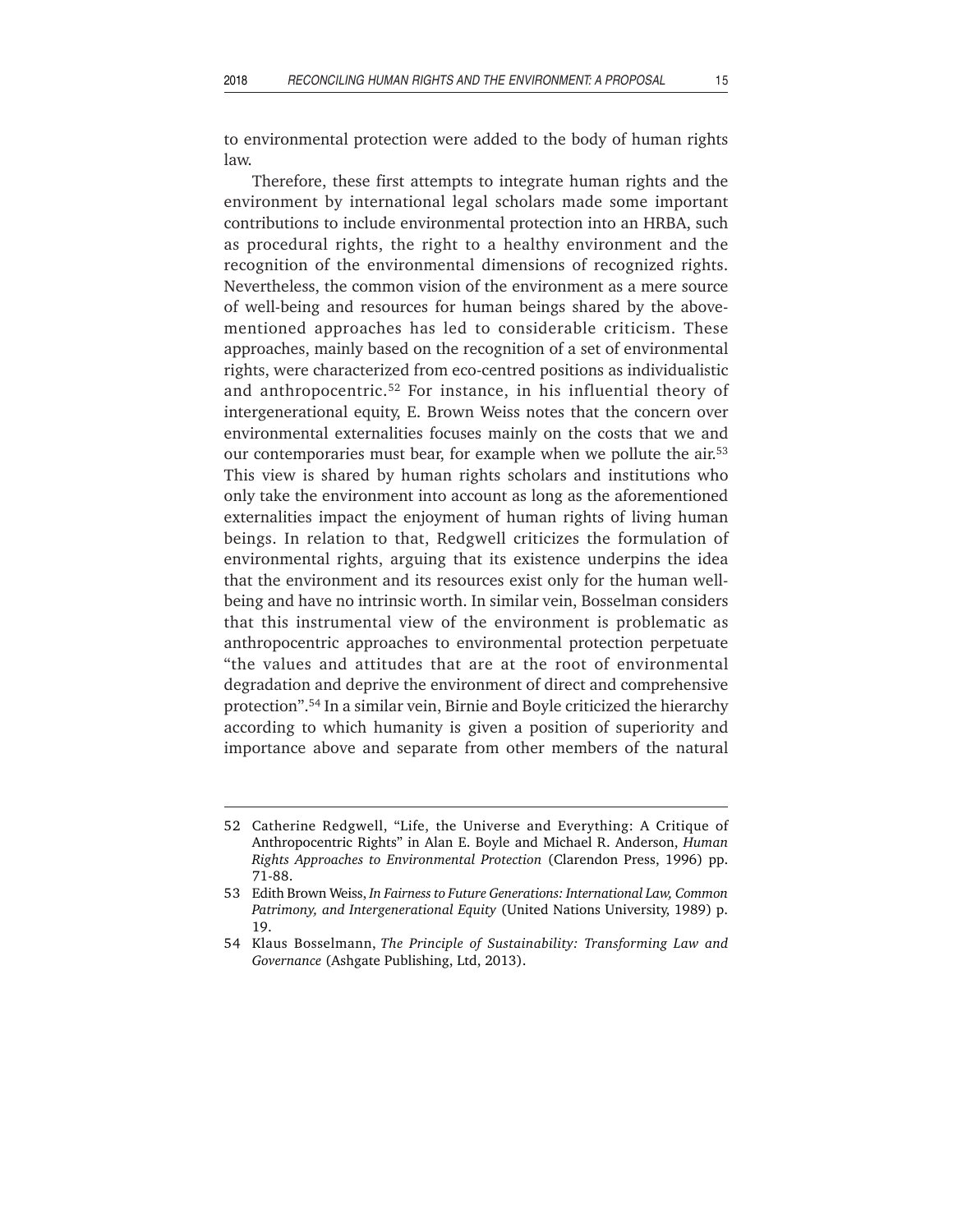community.55 This instrumental view of the environment has been characterized as problematic, as anthropocentric approaches to environmental protection perpetuate "the values and attitudes that are at the root of environmental degradation and deprive the environment of direct and comprehensive protection".56

Using similar arguments, the capacity of the HRBA to tackle the current environmental challenges may be questioned. More concretely, four relevant gaps may be pinpointed: First, from a human rights perspective, the environment is seen as a mere source of well-being, and it is not granted with any value beyond the satisfaction of human needs. Second, the HRBA has not been able conceptually to incorporate the needs of future generations, as it considers that only present generations have rights. Consequently, the HRBA only takes into account the rights of generations currently alive. Third, despite recent developments, UN human rights institutions have failed so far to give serious attention to the environment and to frame environmental issues with clear human rights implications as human rights problems, as it was pinpointed by the Special Rapporteur on the illicit movement and dumping of toxic of dangerous products. And, fourth, as Birnie and Boyle stressed, this approach has not provided any tangible tools to consider the competing interests of states,<sup>57</sup> as it is centred on highlighting the obligations of states towards their own populations and not towards the global community as a whole.

#### **5. SUSTAINABLE DEVELOPMENT AND THE RIGHT TO FOOD IN THE 2030 AGENDA**

#### **5.1 Sustainable Development: Filling the Gaps of the HRBA**

In the case of food security, the impact of environmental degradation on the right to food calls for a reflection on its conceptual underpinnings and its consideration of the environment. As the literature examined shows, the HRBA to food security may not be sufficient to address

<sup>55</sup> Patricia W. Birnie and Alan E. Boyle, *International Law and the Environment* (Oxford University Press, 1992), p. 193.

<sup>56</sup> Bosselmann (n 54)*.*

<sup>57</sup> Patricia W. Birnie and Alan E.Boyle, *International Law and the Environment* (Oxford: Clarendon Press, Pbk. repr. (with corr.) 1994), p. 194.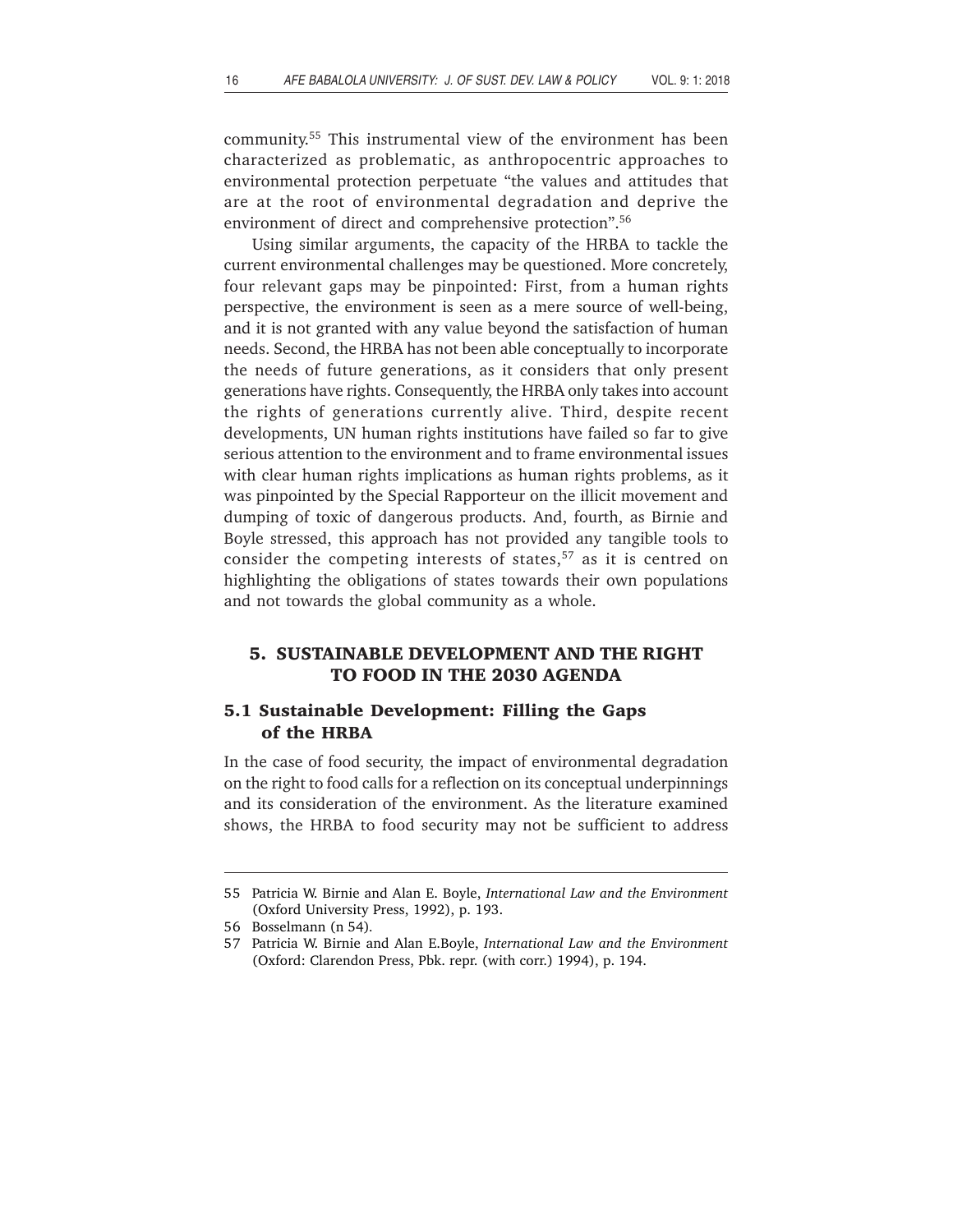current environmental challenges, including climate change, and its impacts on the right to food. Therefore, as Birnie and Boyle argued, a new framework is needed to complement the HRBA. Some have found such a framework in the concept of sustainable development.<sup>58</sup> Consequently, sustainable development may work as a factor of convergence, as it provides a framework that includes both human rights and environmental protection and that considers the needs of future generations. According to the definition in the Brundtland report, development is sustainable when it "meets the needs of the present without compromising the ability of future generations to meet their own needs".59 Since then, it has recurrently highlighted in successive summits that development must be sustainable. In the Rio Declaration, states affirmed that "environmental protection shall constitute an integral part of the development process and cannot be considered in isolation from it" (principle 4). More than two decades after, sustainable development is still the framework that generates more consensus among different actors at the global level. In fact, the SDGs that succinctly express the global agenda priorities for the next 15 years are framed under this concept.

Human rights and environmental protection are two of the three pillars of the concept of sustainable development. Initially conceived as a concept integrating two "interdependent and mutually reinforcing pillars", economic development and environmental protection, after the Johannesburg Declaration, social development was added as a new pillar.<sup>60</sup> This pillar is frequently equated with human rights law,  $61$ particularly since the resolution 2003/71 of the CHR, which states that "peace, security, stability and respect for human rights and fundamental freedoms, including the right to development, as well as respect for cultural diversity are essential for achieving sustainable

<sup>58</sup> In fact, the third approach identified by the OHCHR and UNEP framed the relationships between the environment and human rights within the concept of sustainable development.

<sup>59</sup> Gro H. Brundtland, *Report of the World Commission on Environment and Development: Our Common Future* (United Nations, 1987) <http://www.undocuments.net/our-common-future.pdf> accessed 15 March 2015.

<sup>60</sup> World Summit on Sustainable Development, *Johannesburg Declaration on Sustainable Development* (2002), art. 5, A/CONF.199/20, para 5.

<sup>61</sup> Dominic McGoldrick, "Sustainable Development and Human Rights: An Integrated Conception" (1996) 45(4) *International and Comparative Law Quarterly* 796, pp. 796-818.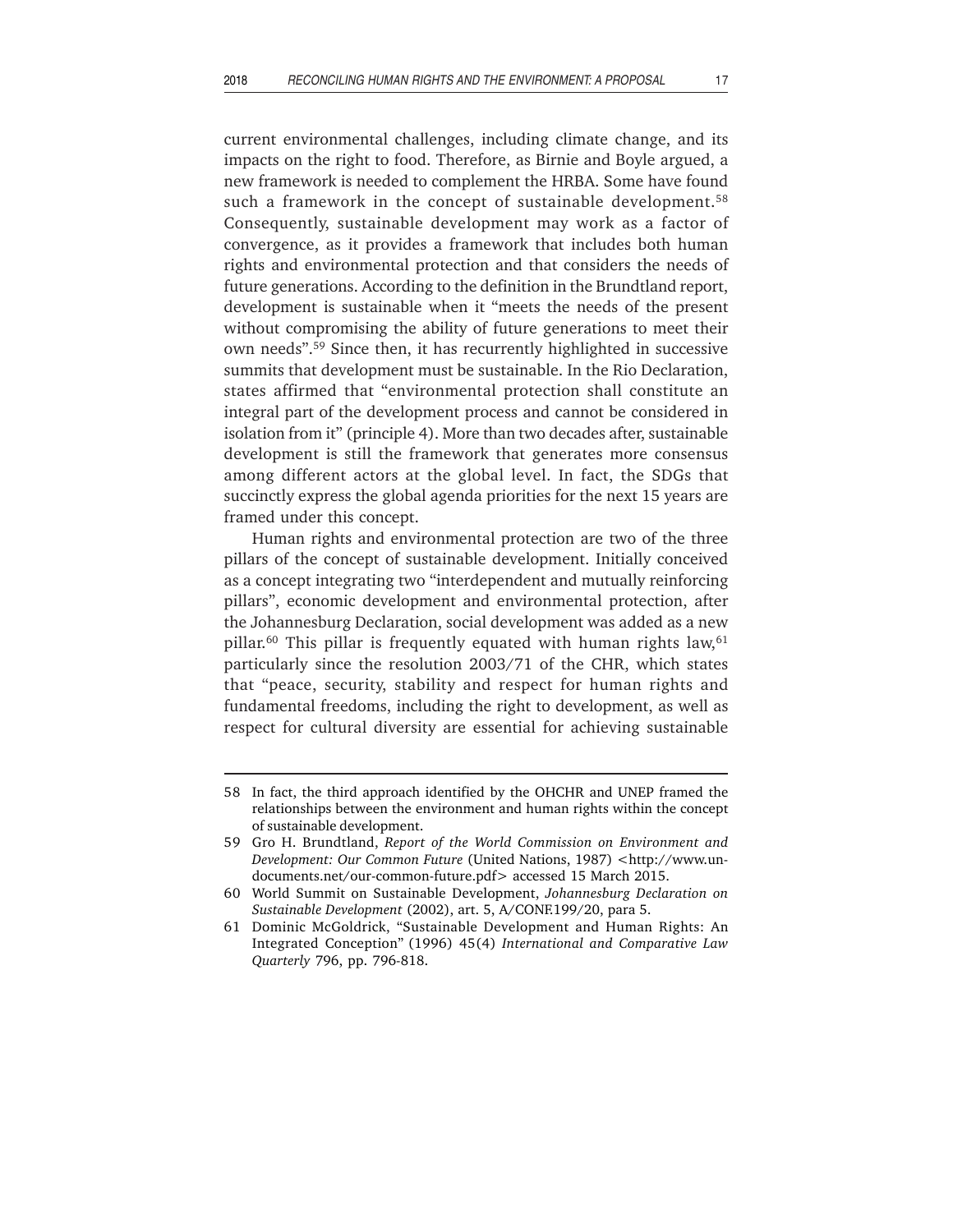development and ensuring that sustainable development benefits all".62

The linkages between these two pillars have also been translated to the field of international law. Since the Rio Summit, a big part of the international legal community has stressed the legal nature of sustainable development, as it has penetrated the sources of international law and has given rise to valid rules of law.63 Moreover, the concept of sustainable development has been creatively used by a group of international legal scholars who consider sustainable development not only as a norm but as a new branch of international law: sustainable development law. This new branch of law is defined as "the body of legal principles, treaties and legislation, and legal instruments, which govern the area of intersection between social, economic and environmental law for sustainable development".64 The added value of this body of law situated at the intersection between these three spheres is the fact that can provide balance, strengthening the frequently neglected social and environmental aspects of globalization.65 Accordingly, the temple-like structure is here replicated: the central pillar is international environmental law; the second pillar is international human rights law, $66$  and the third pillar is international economic law. This view is consistent with Rodrigo's proposal which considers sustainable development as a framework in international law and provides an integrated approach for the creation and interpretation of public policies, some international law principles and hermeneutical resources to solve controversies.<sup>67</sup> Thus, this approach offers a set of legal tools such as international principles or hermeneutical resources to solve controversies for further integrating human rights law and environmental law.

<sup>62</sup> Commission on Human Rights, "Human rights and the environment as part of sustainable development", E/CN.4/RES/2003/71 <http://www.refworld.org/ docid/43f3134dc.html> accessed 3 March 2015.

<sup>63</sup> Virginie Barral, "Sustainable Development in International Law: Nature and Operation of an Evolutive Legal Norm" (2012) 23(2) *European Journal of International Law* 377, pp. 377-400.

<sup>64</sup> Marie-Claire Cordonier Segger and Ashfaq Khalfan, *Sustainable Development Law: Principles, Practices, and Prospects* (OUP Catalogue, 2004).

<sup>65</sup> Marie-Claire Cordonier Segger, "Significant Developments in Sustainable Development Law and Governance: A Proposal" (2004) 28(1) *Natural Resources Forum* 61, pp. 61-74.

<sup>66</sup> Ibid*.*

<sup>67</sup> Á. J. Rodrigo Hernández, "El Concepto de Desarrollo Sostenible en el Derecho Internacional" (2006) 8 Agenda ONU: Anuario de la Asociación para las Naciones Unidas en España 159, pp. 159-214.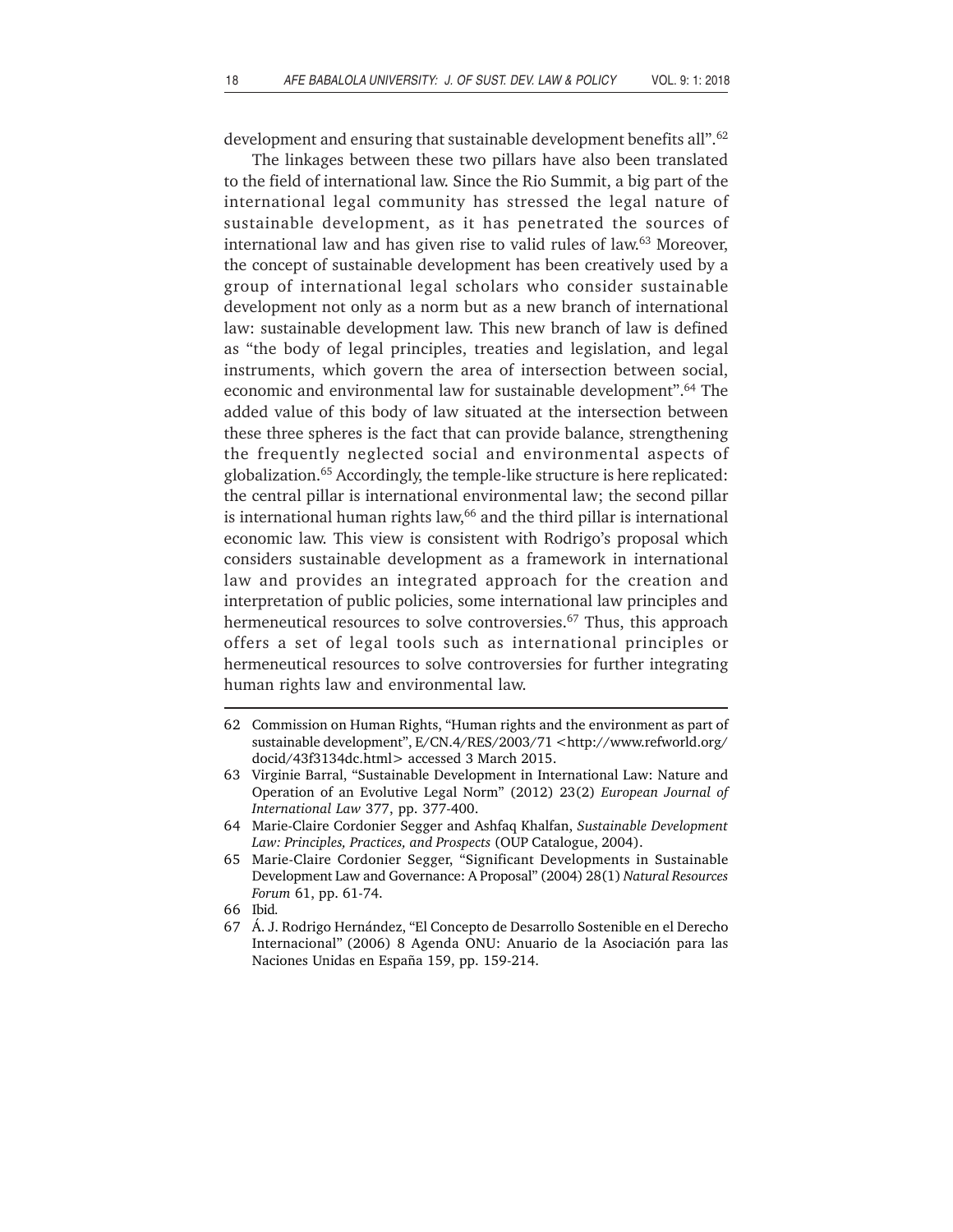# **5.2 The Principles of Sustainable Development Law as Tools for Greater Integration with the Right to Food**

After stating the need for a greater integration, the question now is which specific legal tools should be used to further integrate sustainable development and the right to food. From the sustainable development perspective, the implementation of the right to food is part of its agenda as it is a crucial aspect of social development. Thus, the legal tools provided by international sustainable development law may be used to integrate sustainable development and the right to food in the 2030 development framework. In that regard, international law can play an important role in the implementation of sustainable development as it offers, on the one hand, a set of tools to consolidate an integrated approach and, on the other hand, a regulatory framework for cooperation of all relevant actors.<sup>68</sup> In particular, it offers a set of principles that may play different roles in the implementation: guide the adoption of policies and legal norms, create rights and obligation for states and, help implement and interpret existing norms**.**

More concretely, a clear set of legal tools is provided by the Principles of International Law for Sustainable Development, generally known as the New Delhi Declaration, elaborated in 2002 by the International Law Association (ILA) Committee on the Legal Aspects of Sustainable Development. This instrument identified seven principles that seek to integrate, in a balanced way, economic, social and environmental interests. In that regard, the ILA Principles are consistent with the 2002 Johannesburg Plan of Implementation, as they help to focus decision-makers' attention on expected outcomes for all those elements, as well as on governance structures and processes conducive to their effective implementation.<sup>69</sup> These seven principles are: the duty of states to ensure sustainable use of natural resources; the principle of equity and the eradication of poverty; the principle of common but differentiated responsibilities; the principle of the precautionary approach to human health, natural resources and ecosystems; the

<sup>68</sup> Philippe Sands, "Environmental Protection in the Twentieth Century: Sustainable Development and International Law", in Norman J. Vig and Regina S. Axelrod (eds) *The Global Environment: Institutions, Law And Policy* (Earthscan, 1999).

<sup>69</sup> Maja Goepel, "Formulating Future Just Policies: Applying the Delhi Sustainable Development Law Principles" (2010) 2(6) *Sustainability,* p. 1694.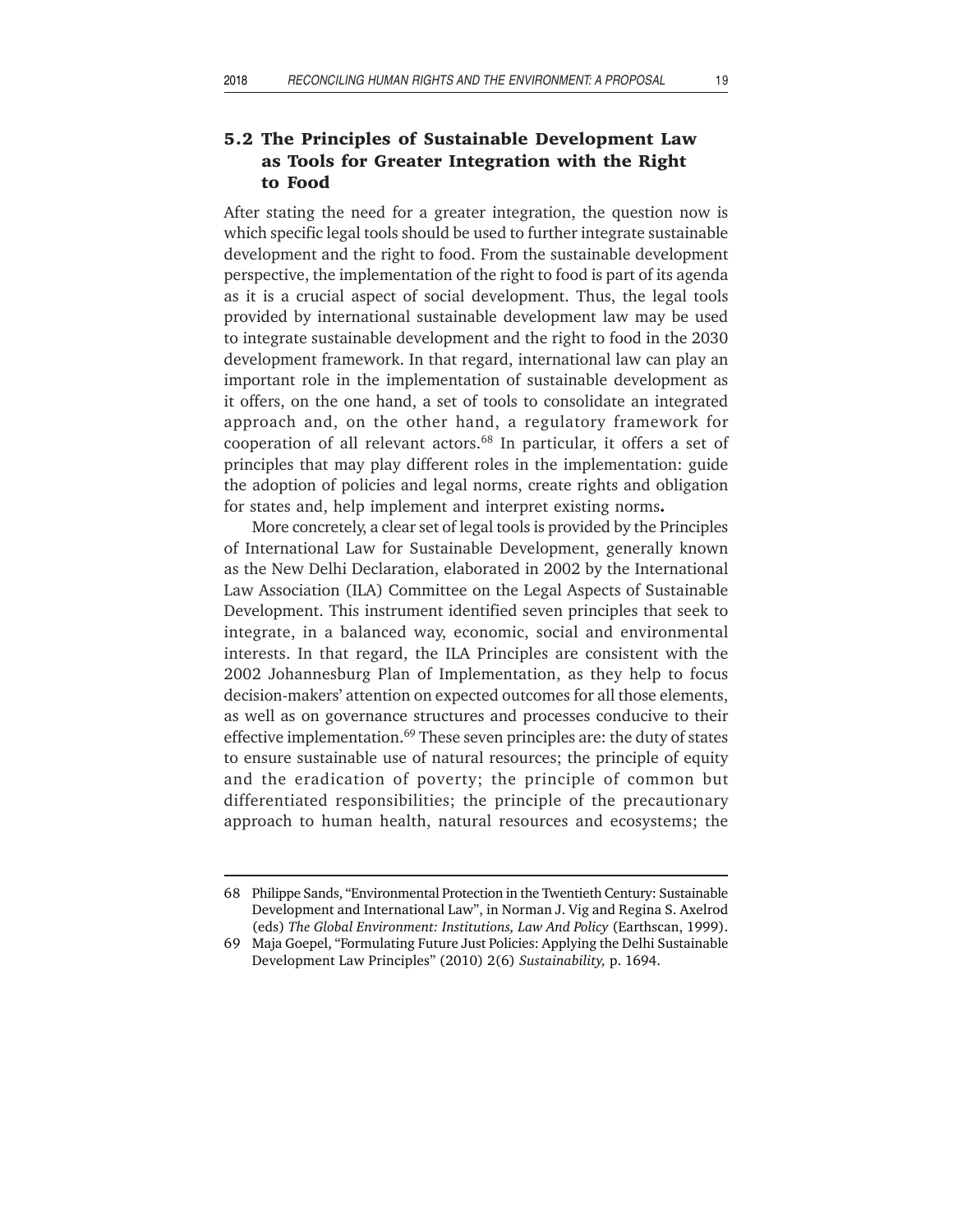principle of public participation and access to information and justice; the principle of good governance; and the principle of integration and interrelationship, which relates particularly to human rights and social, economic and environmental objectives.

Some principles are common with the HRBA, such as the principle of public participation and access to information and justice, and the principle of good governance. Others, however, come from other areas of international law. These norms have different legal values, as several are not yet recognized as binding rules of customary international law. However, they are increasingly made operational in binding international treaties, forming part of international law and policy in the field of sustainable development, providing normative context for best policies and laws in the field, as well as in Local Agenda 21 initiatives and national sustainable development strategies.<sup>70</sup> Among these principles, three of them seem particularly useful to fill some of the gaps of the HRBA. These are the principle of sustainable use of natural resources, the principle of equity and eradication of poverty, and the principle of common but differentiated responsibilities and the right to food.

# **5.2.1** *The Principle of Sustainable Use of Natural Resources and the Right to Food*

The first principle refers to the duty of states to ensure sustainable use of natural resources. The origin of this principle is found in the international norms adopted for the conservation of natural resources, such as fisheries, for international rivers regulation, and, more recently, for biodiversity conservation. According to point 1(2) of the New Delhi Declaration, "states are under a duty to manage natural resources, including resources within their own territory or jurisdiction, in a rational, sustainable and safe way to contribute to the development of their peoples, with respect to the rights of indigenous peoples, and to the conservation and sustainable use of natural resources and the protection of the environment, including ecosystems".<sup>71</sup> Thus, this

<sup>70</sup> Ibid.

<sup>71</sup> ILA, "ILA New Delhi Declaration of Principles of International Law Relating to Sustainable Development" (2002) 2(2) *International Environmental Agreements: Politics, Law, and Economics* 211, pp. 211-216, <http://cisdl.org/ tribunals/pdf/NewDelhiDeclaration.pdf> accessed 3 March 2015.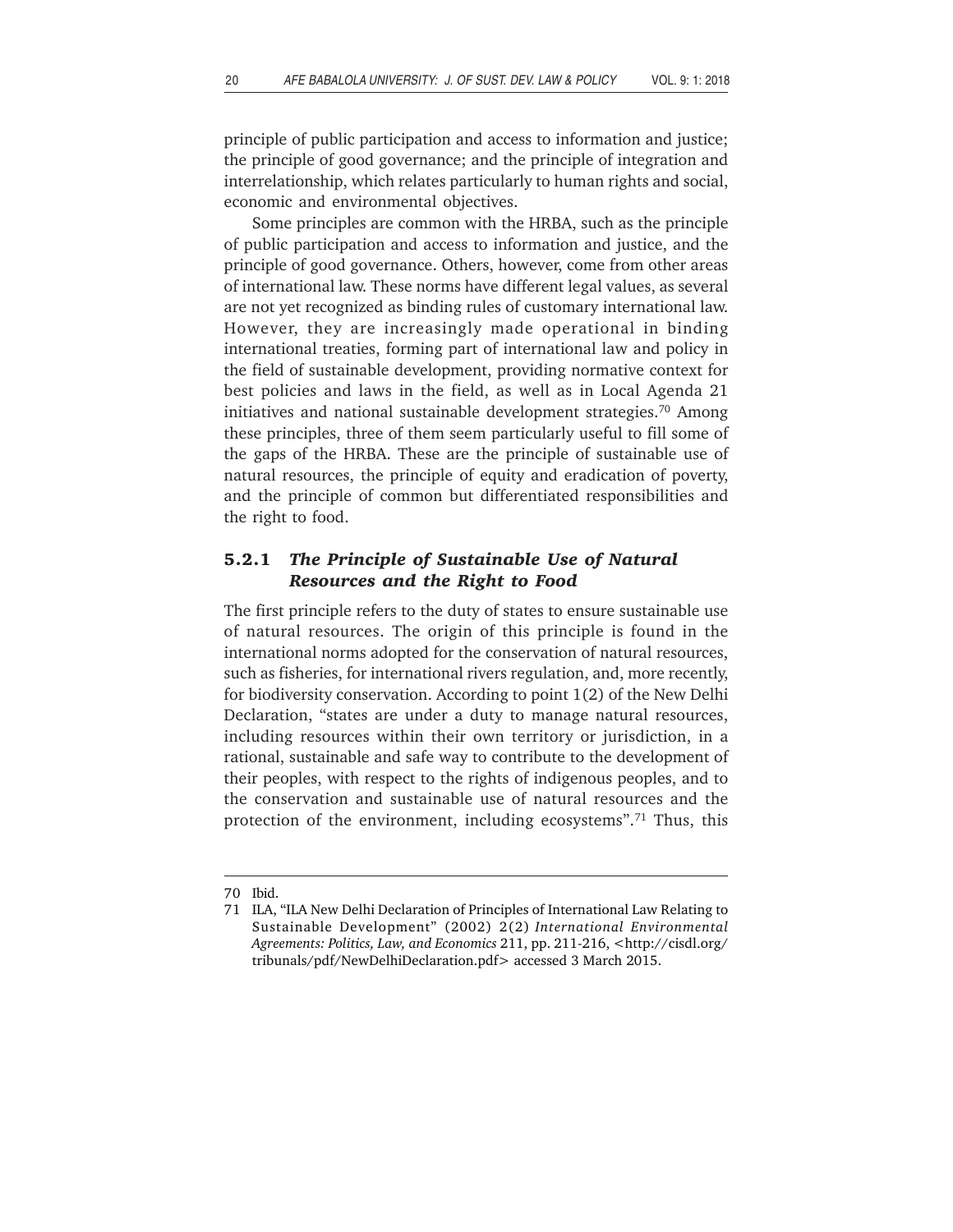principle establishes a limit of the principle of permanent sovereignty over natural resources, as it is recognized in the resolution of the General Assembly 1803 (XVII) of the 14 December 1962. Those limits are a consequence of the obligation of causing no harm to the environment, which is part of general international law, as it was admitted by the International Court of Justice (ICJ). In accordance with the International Law Commission (ILC), this principle is part of customary law.72

However, the generality of the content of this principle calls for a greater specification, in terms of specific resources and contexts. In the context of food security, this principle was considered within Guideline 8E of the RtFG, which affirms that states should "promote the sustainable management of fisheries and forestry". Regarding water resources, Guideline 8.11 stresses that states should improve access to water resources and promote its sustainable use and allocation and that "the equitable distribution of water must satisfy basic human needs and reconcile the preservation of ecosystems with domestic, industrial and agricultural needs".73 Also, the FAO has recently published a report exploring the relationship between national resources governance and the right to adequate food, focusing on the incorporation of a human rights-based approach to natural resources.74

Nevertheless, the human rights based-approach does not provide any specific tools to hold both state and private actors to account for the use of natural resources. As previously stated, the impact of business activity on natural resources, especially on water resources, may seriously impinge on the enjoyment of the right to food. However, the human rights-based approach focuses on stressing the obligations of states to control private actors, but it does not provide any tools to hold them to account for the use of natural resources. Therefore, the implementation of this principle can complement the human rightsbased approach as it calls for holding those actors to account for the economic losses that are experienced by using renewable and nonrenewable resources in the environment, as the green accounting

<sup>72</sup> ILA, *Yearbook of the International Law Commission* (1994) Vol II, Part II, para 10.

<sup>73</sup> RtFG (n 13)*.*

<sup>74</sup> Luisa Cruz and Margret Vidar, "Natural Resources Governance and the Right to Adequate Food" (FAO Legal Office, 2004) <http://www.fao.org/3/ai3893e.pdf)> accessed 3 March 2015.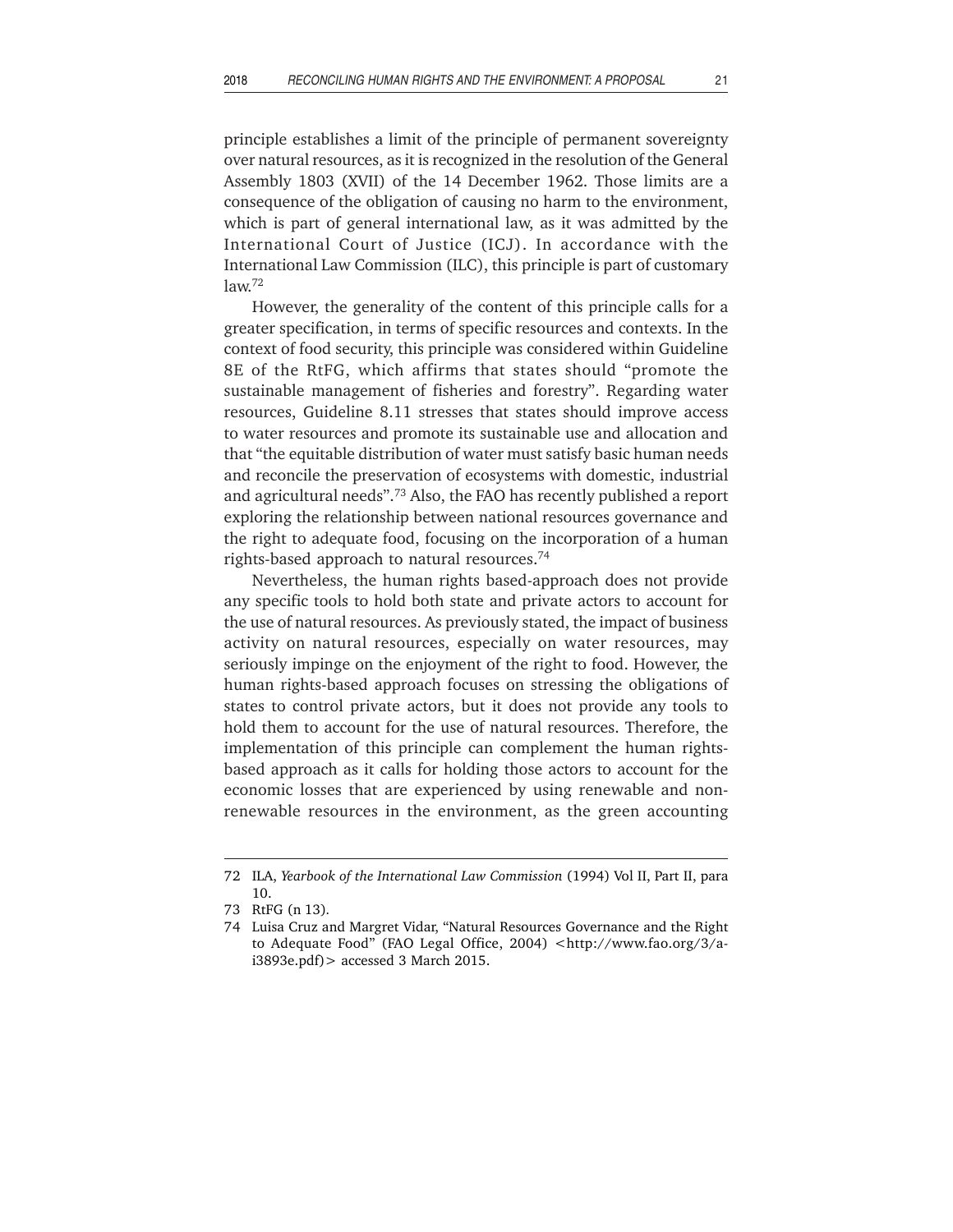proposal suggests.75 As Futrell points out, the transition to sustainability will not take place without a fundamental change in economics, since "prices fail to reflect the full costs to the environment and environmental goods and services are undervalued or are free for the taking".76 As the OHCHR-UNEP 2012 Report argued, a green accounting system which provides information on the degradation of ecosystems and their services will offer "the opportunity to help meet goals of reducing poverty and sustainable development and allow for the monitoring of environmental degradation that may affect human rights".77 Therefore, legal frameworks that reward private actors for positive environmental externalities,78 such as payments for ecosystem services, and in turn tax them for negative environmental externalities, such as use of natural resources, should be urgently developed and integrated into global and national policies. Moreover, specific tools aimed at increasing accountability in the use and management of natural resources can be also useful, both at the national and at the global level.

First, one interesting tool to reward farmers and food producers are payments for ecosystem services (PES),  $79$  which have become

<sup>75</sup> OHCHR-UNEP 2012 (n 4).

<sup>76</sup> J. William Futrell, "The Transition to Sustainable Development Law" (2003) 21(1) Pace Envtl L Rev.179. In regard to agriculture, market prices continue to favour large-scale industrial agriculture to the extent that markets fail to internalize its environmental costs, such as pollution and depletion of water resources, and fail to reward the positive environmental externalities associated with small-scale sustainable agriculture, such as soil and water conservation, stewardship of agrobiodiversity, and carbon sequestration. Carmen G. Gonzalez, "International Economic Law and the Right to Food" in Nadia Lambek, Priscilla Claeys, Adrienna Wong, Lea Brilmayer, *Rethinking Food Systems* (Springer Netherlands, 2014), pp. 165-193.

<sup>77</sup> OHCHR and UNEP report, 2012 (n 4)*.*

<sup>78</sup> As the Special Rapporteur Olivier De Schutter suggested, the role played by the services rendered by ecosystems in agricultural productivity should be considered in the reform of food systems. The UNTAD in a report about trade and environment published in 2013, called for a move from a linear to a holistic approach in agricultural management, a change to consider that a farmer is not only a producer of agricultural goods, but is also a manager of an agroecological system that provides a number of public goods and services, water, soil, landscape, energy, biodiversity and conservation. *UNCTAD Trade and Environment Review* 2013, "Wake Up before It Is Too Late" < http://unctad.org/ en/PublicationsLibrary/ditcted2012d3\_en.pdf> accessed 19 June 2018.

<sup>79</sup> Payments for Environmental Services (PES) are based on incentives offered to farmers for managing their land to provide environmental services, such as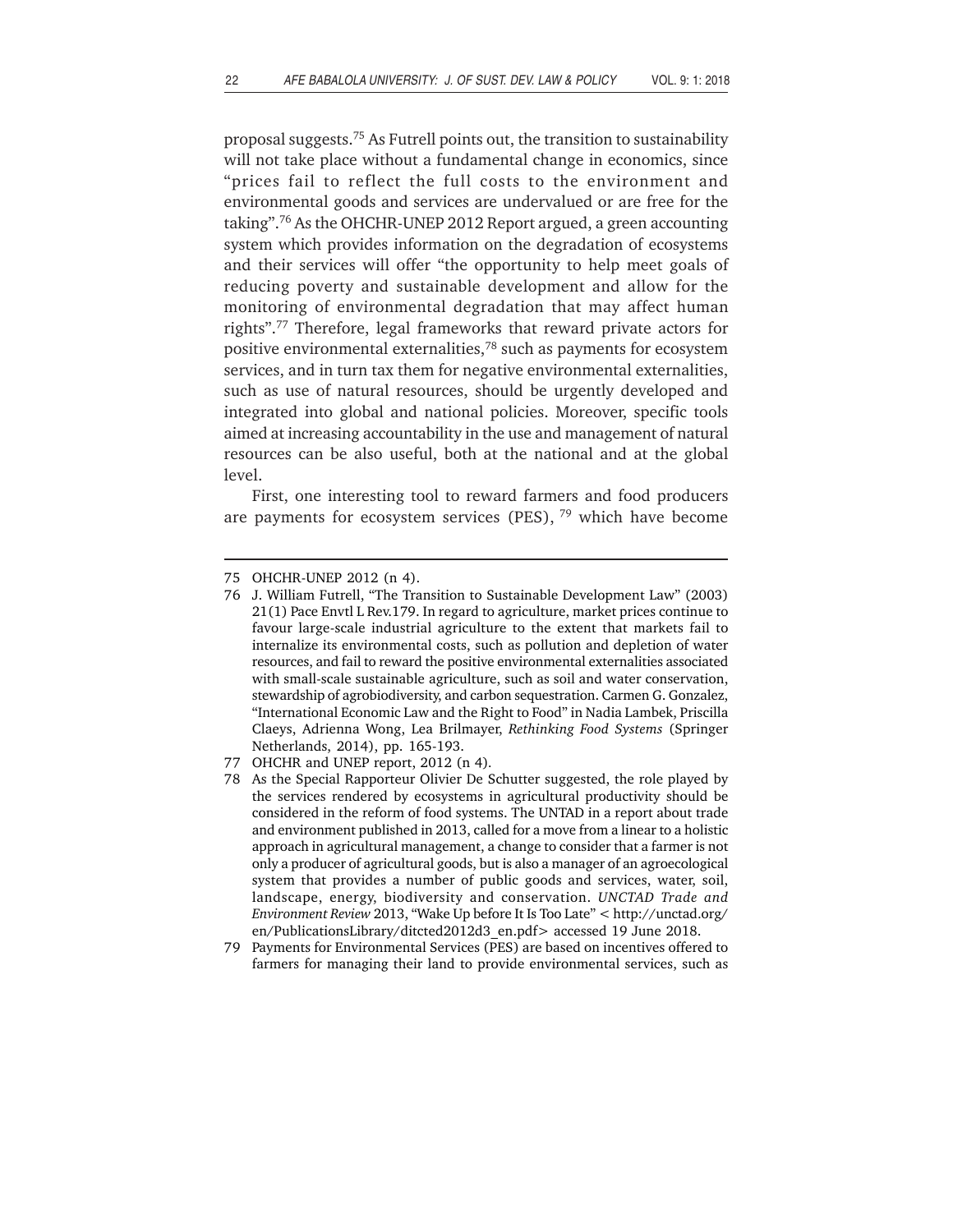increasingly popular to manage ecosystems using economic incentives.<sup>80</sup> In agriculture, PES can provide positive incentives to natural resources conservation, such as rewarding hydrological, environmental services. For instance, a PES scheme has been put in practice in the Cañete River watershed in Peru to provide incentives for the sustainable use of the river's water. In this basin, the highest demand for water resources for agriculture and drinking water is concentrated in the lower watershed. Thus, the upper watershed region provides two main ecosystem services: water yield, i.e., a sufficient amount of available runoff water for downstream users, and year-round availability of water.<sup>81</sup> Hence, the PES scheme rewards communities in the upper basin for the conservation services that they provide. Furthermore, this scheme has also been pinpointed as a tool to reduce the wealth inequality gap, as upstream communities are poorer than communities downstream.82 This case was a pilot case, to be replicated in other similar ecosystems in Peru. Nevertheless, its evaluation identified the difficulties attached to the lack of recognition of PES schemes in the legislation, as "financial, institutional and legal bottlenecks slow down the advancement of all these initiatives towards effective operationalization".83 According to Quintero, researchers are working with the Peruvian government on the creation of a new law for promoting reward schemes in Peru that will incorporate the lessons learnt from the Cañete Basin scheme.

biodiversity habitats, watershed protection, and carbon sequestration. FAO, "Remuneration of Positive Externalities (RPE) Payments for Environmental Services (PES) in the Agricultural and Food Sectors" (2013) <http:// www.fao.org/fsnforum/sites/default/files/files/88\_PES/NRD\_ PESflyer\_v2.pdf> accessed 20 March 2015.

<sup>80</sup> Joshua Farley, Robert Costanza, "Payments for Ecosystem Services: From Local to Global" (2010) 69 (11) *Ecological Economics* 2060-2068 <https:// www.uvm.edu/giee/pubpdfs/Farley\_ 2010a\_Ecological\_Economics.pdf> accessed 20 March 2015.

<sup>81</sup> Marcela Quintero, Abby Waldorf, "Can Rewards for Ecosystem Services Reduce the Wealth Inequality Gap?", Thrive, Agriculture and Ecosystems Blog, 27 August 2013 <http://wle.cgiar.org/blogs/2013/08/27/can-rewards-forecosystem-services-close-the-wealth-inequality-gap/> accessed 20 March 2015.

<sup>82</sup> Ibid.

<sup>83</sup> FAO, "Rewarding Water-Related Ecosystem Services in the Canete Basin, Peru", Case studies on Remuneration of Positive Externalities (RPE)/Payments for Environmental Services (PES), Prepared for the Multi-stakeholder Dialogue, 12-13 September 2013, FAO <http://www.fao.org/fileadmin/user\_upload/ pes-project/docs/FAO\_RPE-PES\_CIAT\_Peru.pdf> accessed 20 March 2015.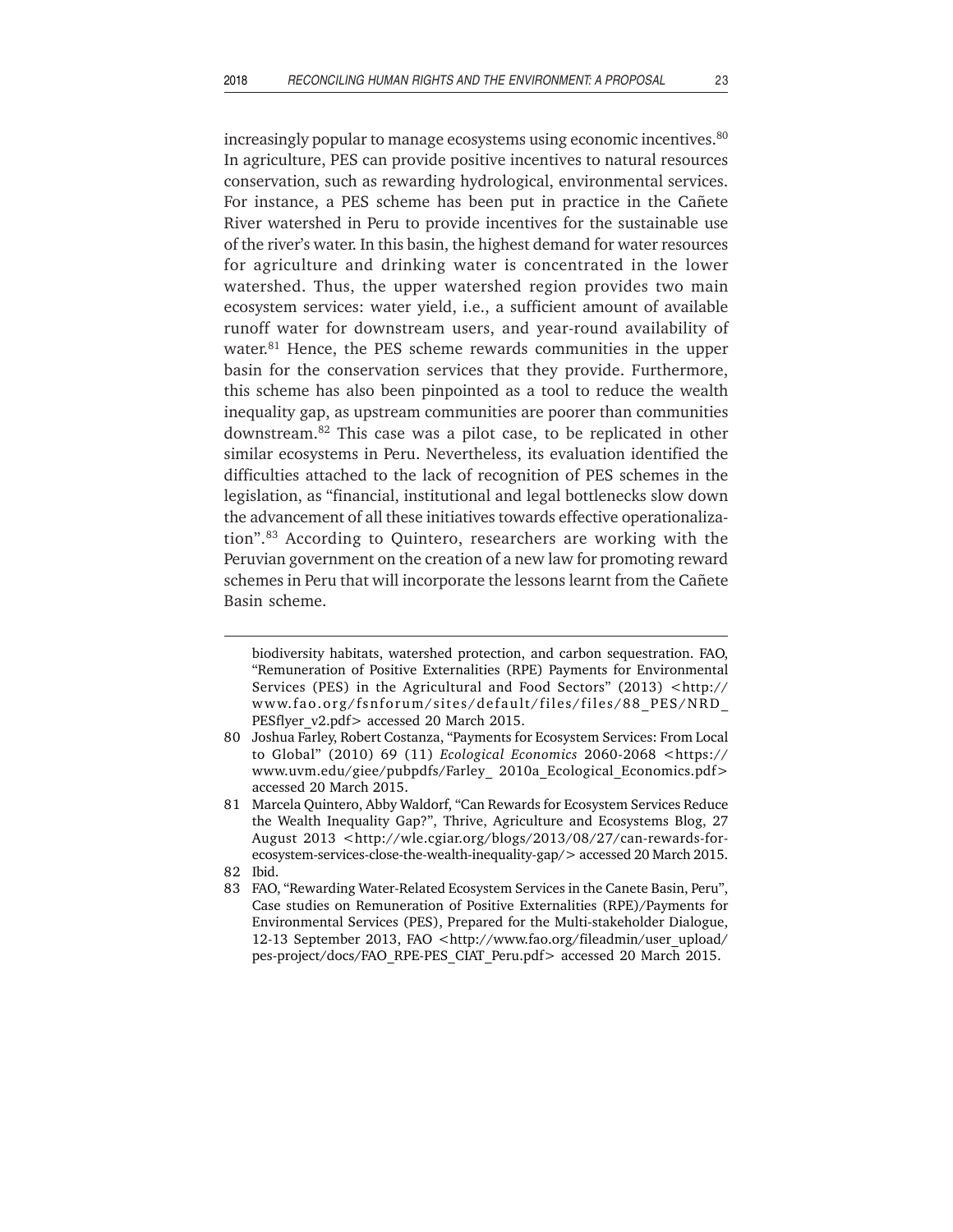Second, there is also an interesting set of tools aimed at regulating the negative externalities derived from the use of natural resources. On the one hand, there is a wide array of control instruments at the national level that states can use, such as regulations, controls and bans on certain types of resource use or agricultural practices.<sup>84</sup> For instance, one classical example is quotas, for example for the amount of water that can be drawn from a river or other source, the size of trees that can be cut or the size and composition of fish catches.<sup>85</sup> Nevertheless, quotas and other control mechanisms are difficult and expensive to enforce by forestry and fishing, mainly because of the geographically dispersed nature of farming. In relation to that, a 2012 report of the OECD, *Green Growth and Developing Countries,* pointed at some specific resources that those countries can use to improve the efficiency of the way natural resources are being used.<sup>86</sup> Some of these instruments are taxes or royalties on natural resource extraction, user charges for services such as water supply and waste management to recover costs and environmentally-related taxes such as pollution charges. These instruments are particularly useful to developing countries because they can contribute to revenue increases which can be used for environmental and poverty reduction.<sup>87</sup> For instance, in Cameroon, forest fiscal reform provided revenue to back the implementation of actions to promote sustainable forest management. However, the need to ensure that a share of the revenues actually reaches local communities has been highlighted.<sup>88</sup>

Third, tools aimed at increasing accountability in the use and management of natural resources should be developed as well. A good recent example is FAO Committee on Fisheries' (COFI) initiative to

<sup>84</sup> FAO, "Guidelines for the Integration of Sustainable Agriculture and Rural Development into Agricultural Policies" (1997), 4 FAO *Agricultural Policy and Economic Development Series* <http://www.fao.org/docrep/w7541e/ w7541e08.htm#6.5> accessed 20 March 2015.

<sup>85</sup> Ibid.

<sup>86</sup> United Nations Economic and Social Commission for Asia and the Pacific (ESCAP), "Green Growth at a Glance: The Way Forward for Asia and the Pacific", ESCAP, 2006, <https://sustainabledevelopment.un.org/content/documents/ 784GGBrochure.pdf> accessed 20 March 2015.

<sup>87</sup> Organization for Economic Co-operation and Development (OECD), "Green Growth and Developing Countries: A Summary for Policy Makers" (OECD, 2012) <http://www.oecd.org/dac/50526354.pdf> accessed 20 March 2015.

<sup>88</sup> Ibid.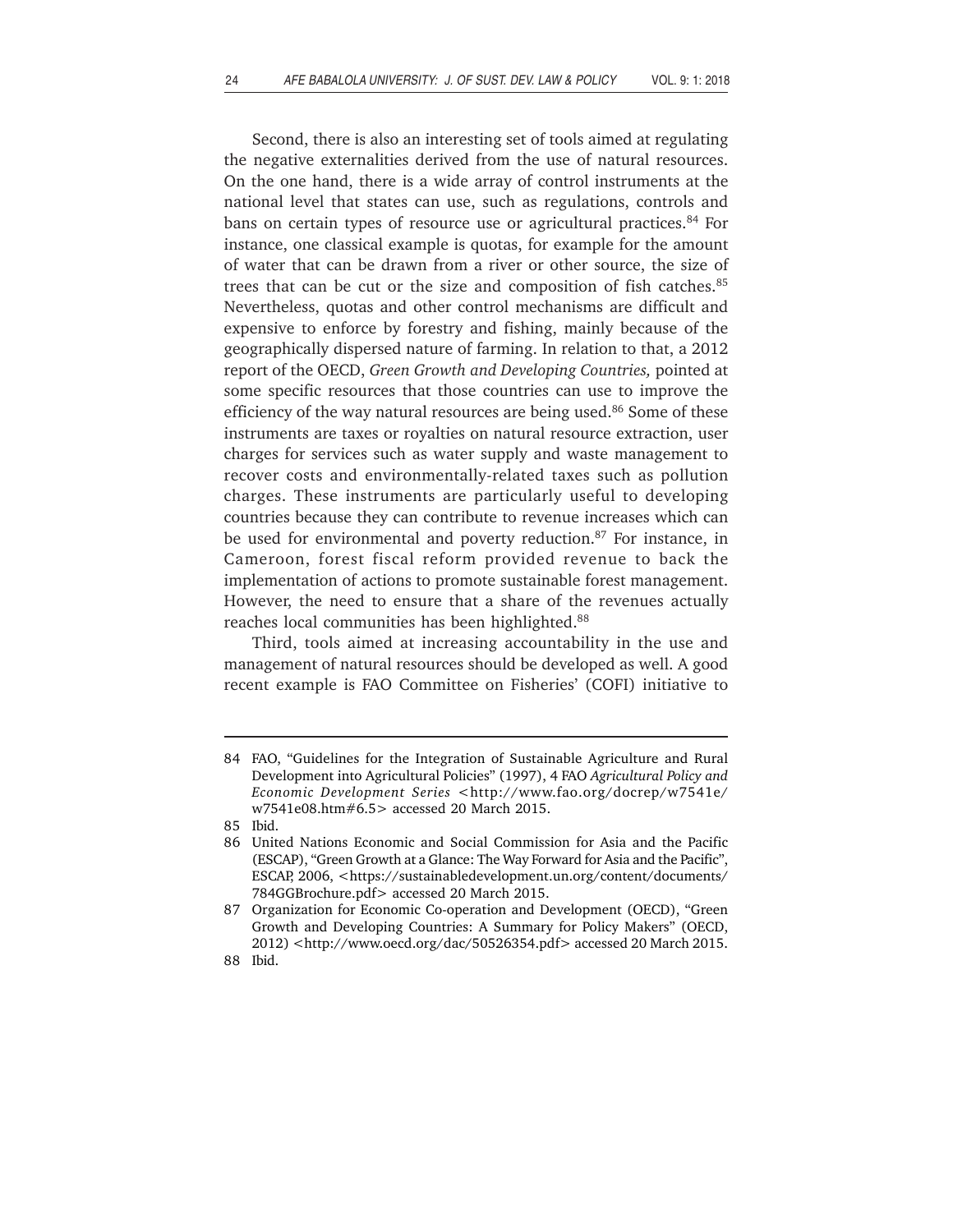establish a Global Record of Fishing Vessels. The Global Record is a voluntary and collaborative global initiative that intends to make information available on vessel identification and other relevant data.<sup>89</sup> This instrument will help to eliminate illegal, unreported and unregulated fishing through increasing transparency and traceability of vessels and their activities as well as fish products.<sup>90</sup> Similar initiatives would help to manage natural resources through increasing monitoring and accountability.

# **5.2.2** *The Principle of Equity and the Eradication of Poverty and the Right to Food*

This principle brings two fundamental elements into the conceptualization of sustainable development: the necessity to consider the needs of all members of present generations and the needs of future generations. Accordingly, therefore, principle 2 of the declaration refers to both *intergenerational equity*, namely the right of future generations to enjoy a fair level of the common patrimony, and *intragenerational equity*, the right of all peoples within the current generation of fair access to the current generation's entitlement to the Earth's natural resources.91 On the one hand, the principle of intergenerational equity implies that states must preserve the environmental capital they hold in trust for future generations in their developmental choices and ensure that it is transmitted under conditions equivalent to those in which it was received.<sup>92</sup> In other words, it implies that current generations have an obligation to refrain from depriving future generations of the means to meet their own needs. On the other hand, the principle of intragenerational equity requires equity in the distribution of the outcomes of development within one generation as much internally, within a given state, as internationally, between developed and

<sup>89</sup> More information at: <http://www.fao.org/fishery/global-record/en> accessed 20 March 2015.

<sup>90</sup> FAO, "Global Record of Fishing Vessels, Refrigerated Transport Vessels and Supply Vessels: The Way Forward", Strategy document, <http://www.fao.org/ cofi/33133-01d7de5488a77180759efacea7c39dbb7.pdf> accessed 20 March 2015.

<sup>91</sup> ILA New Delhi Declaration (n 71).

<sup>92</sup> Edith Brown Weiss, "Implementing Intergenerational Equity" in Malgosia Fitzmauric*e,* David M. Ong, Panos Merkouris (eds), *Research Handbook on International Environmental Law* (Edward Elgar Publishing, 2010), p. 100.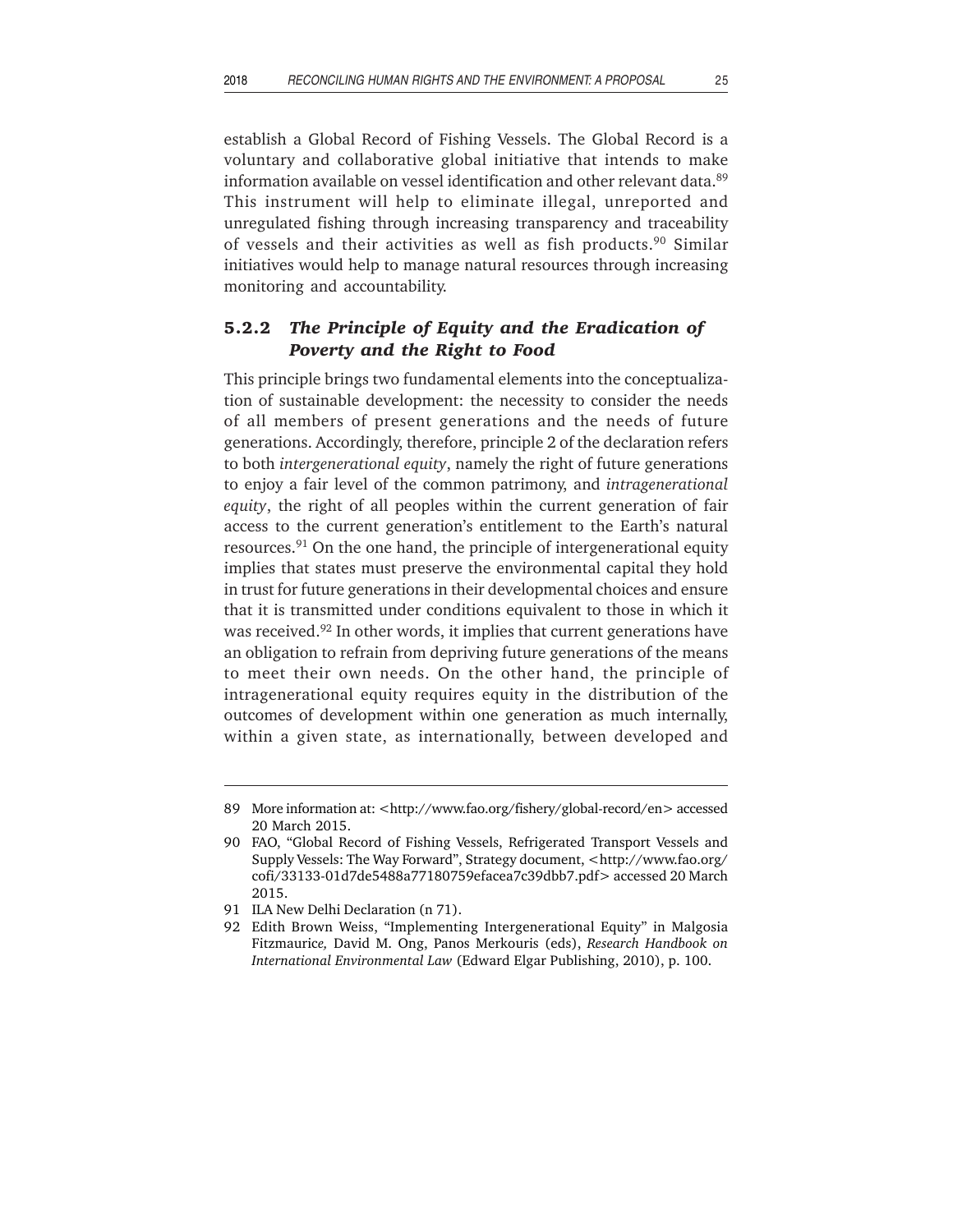developing countries.<sup>93</sup> Thus, the principle of equity and the eradication of poverty imply that a just distribution of resources among members of the present generation is part of sustainable development. This principle would suggest that such distribution should focus on meeting the basic needs of the poor, who have the greatest priority in sustainable development.94 Both principles are widely considered as emerging principles of international law, as they do not fulfil the criteria to be considered binding international customary law.95

There are opportunities to link this principle with the right to food as it complements the focus on the most vulnerable feature inherent in the human rights-based approach, with a perspective that incorporates the needs of future generations. In that regard, Brown Weiss in his prominent theory of intergenerational equity, affirms that sustainability requires that "we look at the earth and its resources not only as an investment opportunity, but as a trust passed to us by our ancestors for our benefit, but also to be passed on to our descendants for their use".96 In Brown Weiss words: "as members of the present generation, we are both trustees, responsible for the robustness and integrity of our planet, and beneficiaries, with the right to use and benefit from it for ourselves". Hence, two relationships are relevant for this intergenerational equity theory: the first is our relationship with our natural system, of which we are a part; the second is our relationship with other generations. In relation to the later, our connection with future generations is based on the idea of continuity, as "all generations are linked by the ongoing relationship with the Earth". Moreover, all generations have an equal place in relation to the natural system; hence there is no basis for preferring past, present or future generations in relation to the system.<sup>97</sup> This implies some "planetary rights and obligations" held by each generation, such as the obligations of conserving options for future generations, to maintain the quality of the environment and to give equitable access to the legacy of past

<sup>93</sup> Duncan French, "International Environmental Law and the Achievement of Intragenerational Equity", (2001), 31 *Environmental Law Reporter,* p. 469.

<sup>94</sup> Cordonier Segger (n 65).

<sup>95</sup> K. Hossain, "Searching for the Contours of International Law in the Field of Sustainable Development" (2002), Report of International Law Association, New Delhi Conference, 6.

<sup>96</sup> Brown Weiss (n 91) 20.

<sup>97</sup> Ibid.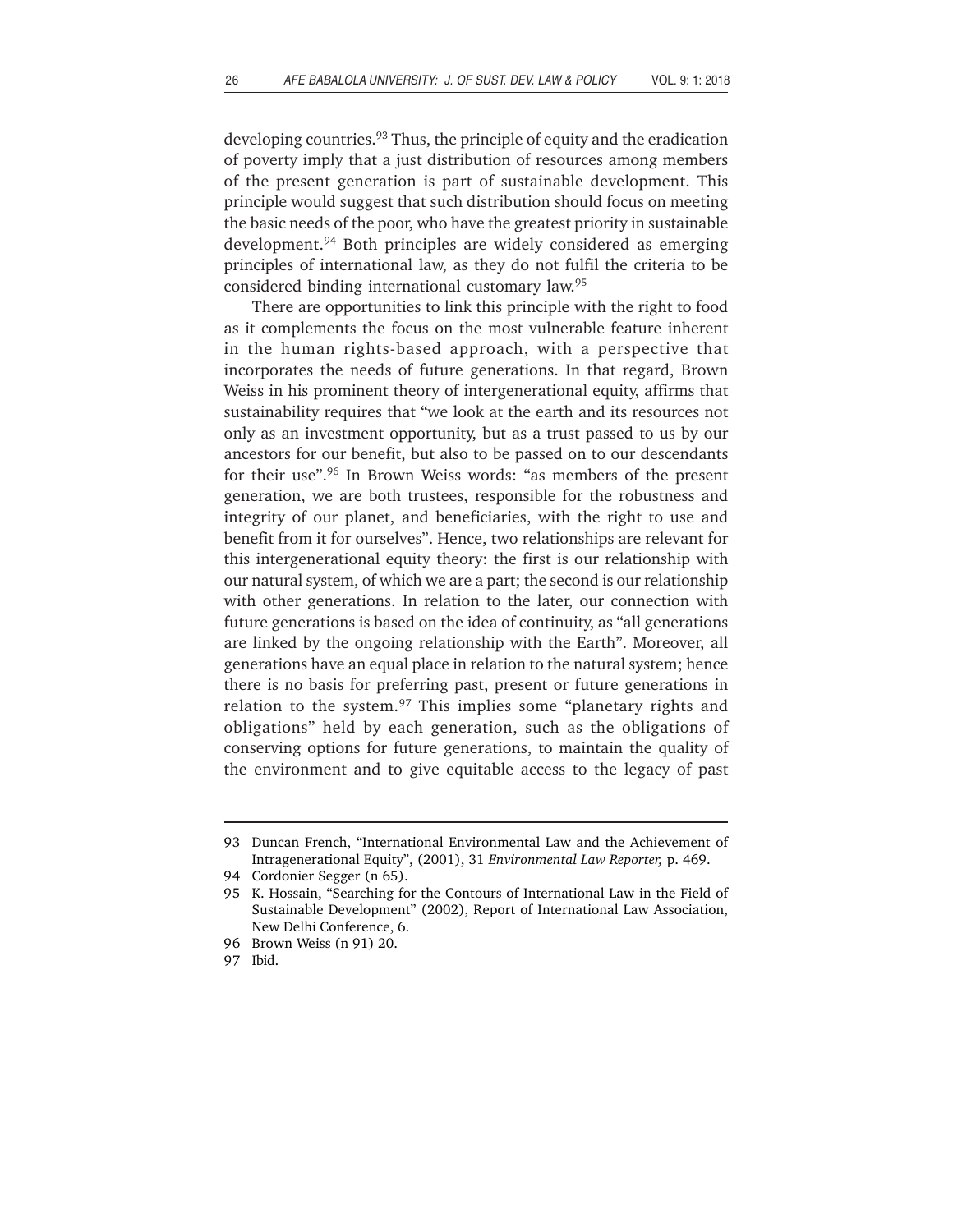generations to the present generation. As far as the enforcement of these rights is concerned, she proposes to give representation to the interests of future generations in decision-making processes,<sup>98</sup> including the market.99

However, the idea that all generations have an equal place in relation to the natural system is extremely controversial, especially when we deal with the trade-offs between the protection of the interests of present and future generations. Coming back to Brown Weiss, she notes that in many instances, the actions needed to meet the basic needs of the poor are consistent with those advancing intergenerational equity.<sup>100</sup> However, she also recognizes that, sometimes, the action needed to protect the rights of future generations may conflict with the immediate needs of alleviating poverty. In a similar vein, it has been emphasized that environmentalism, if not properly handled, could involve severe restrictions of fundamental freedoms for the sake of protecting the environment.<sup>101</sup>

For instance, climate change mitigation solutions such as reducing the emissions of the agricultural sector in developing countries may negatively affect the food security of those countries.<sup>102</sup> Thus, a new problem ensues when trying to safeguard the interest of future generations infringes upon the interests and rights of the present ones. A thought-provoking answer to that problem points at the "intergenerational linkage" that unites present and future generations. This linkage highlights that future generations are not only the unborn but also the children that are continuously being brought into the planet. Therefore, the consideration of future generations as part of the present and part of a continuum changes considerably the importance of safeguarding the interest of future generations. As Buchanan points out, it is a very different thing to talk about the interests

<sup>98</sup> Ibid 25.

<sup>99</sup> Regarding the later, she suggests that relevant market instruments have to be designed to protect the entitlements of future generations and to achieve international equity efficiently. *See* Richard B. Norgaard, "Sustainability As Intergenerational Equity: The Challenge to Economic Thought and Practice", in *Internal Discussion Paper, Asia Regional Series, Report No. IDP 97* (World Bank 1991).

<sup>100</sup> Brown Weiss (n 91) 21.

<sup>101</sup> Jorge E. Viñuales, "The Rise and Fall of Sustainable Development" (2013) 22(1) *Review of European, Comparative & International Environmental Law* 9.

<sup>102</sup> HLPE report, (n 26) 75.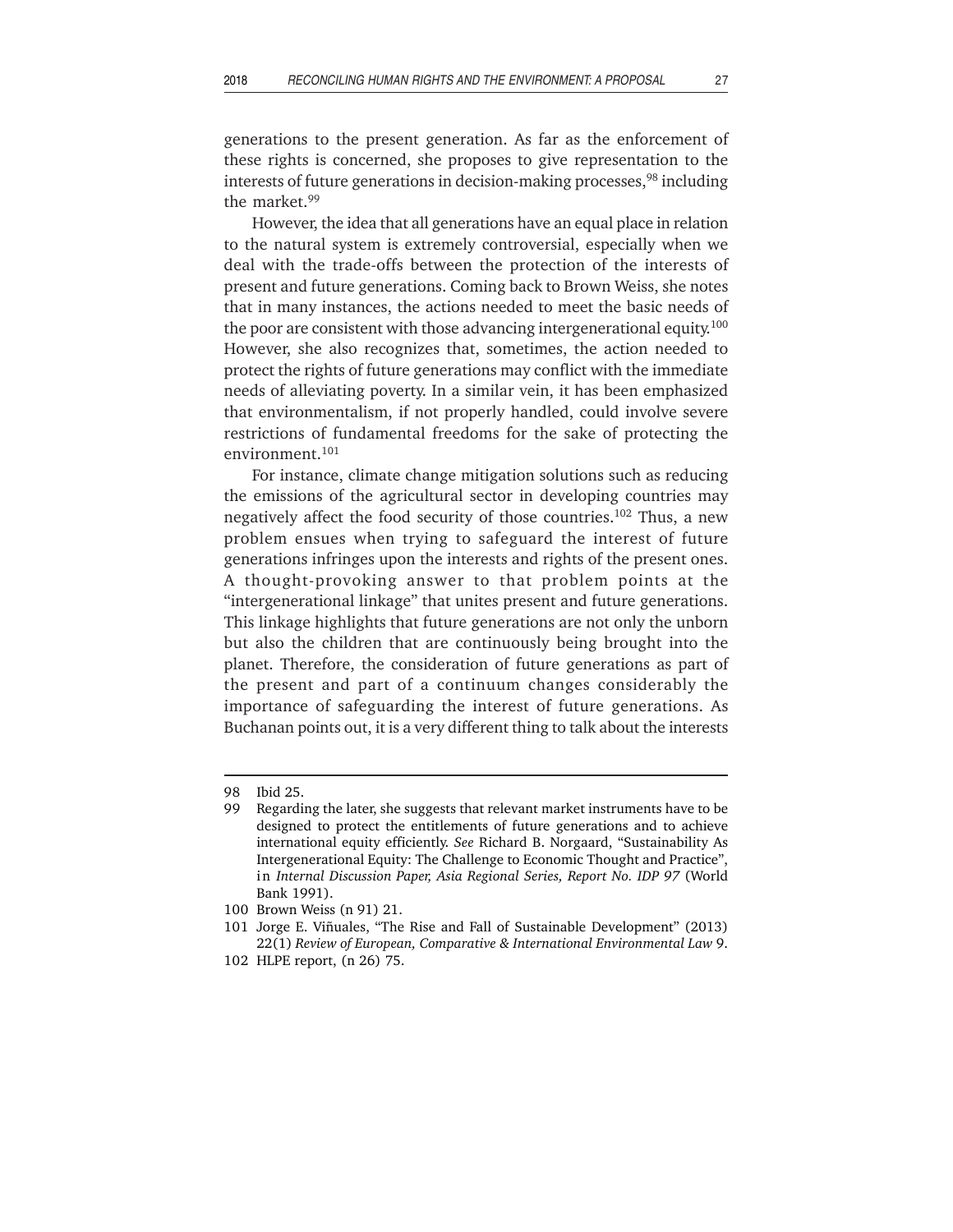of today's children and grandchildren, than about the interests of people who will be alive ten, twenty, or one hundred generations from now.<sup>103</sup> Thus, in some cumulative sense, each generation cares about its children, and each generation will, in turn, teach its children to care about their children.104 In that way, every generation has to care in some way about the interests of all future generations and, moreover, future generations are not seen any more as an indeterminate mass of people but as living rights-holders.

Nonetheless, it is important to highlight that the necessary processes to ensure reconciliation between the protection of the interests of present and future generations have to give special priority to the basic needs of the people currently alive. Thus, Brown Weiss states that processes to ensure reconciliation should be developed to deal with these trades-off, but his theory implies that covering the basic needs of the poor should not be hindered by environmental protection. In fact, one of the normative principles of intergenerational equity considers that each generation should provide its members with equitable rights of access to the legacy of past generations, such as the access to potable water supplies. In addition, no unreasonable burdens should be put on the present generation to meet indeterminate future needs.<sup>105</sup>

Hence, it seems that the limit that the principle of intergenerational poses to human rights would be to ensure that the processes to achieve them, respect the planetary rights and duties held by each generation, such as the obligations of conserving options for future generations and to maintain the quality of the environment are kept sacrosanct. In the case of the right to food, this would mean, for instance, respecting and promoting agricultural biodiversity, in order to conserve options for future generations and avoid the use of unsustainable agricultural practices, such as polluting pesticides, to maintain the quality of the environment. Thus, as she argues, the possibility of scrutinizing decisions, such as the best ways to feed the world, also from the point of view of their impact on future generations should be explored.106

On the other hand, the principle of intragenerational equity raises the issue of income inequality at the global and national levels, which

<sup>103</sup> Neil H. Buchanan, "What Kind of Environment Do We Owe Future Generations?" (2011) 15 *Lewis & Clark Law Review* 339.

<sup>104</sup> Ibid.

<sup>105</sup> Brown Weiss (n 91) 23.

<sup>106</sup> Ibid 25.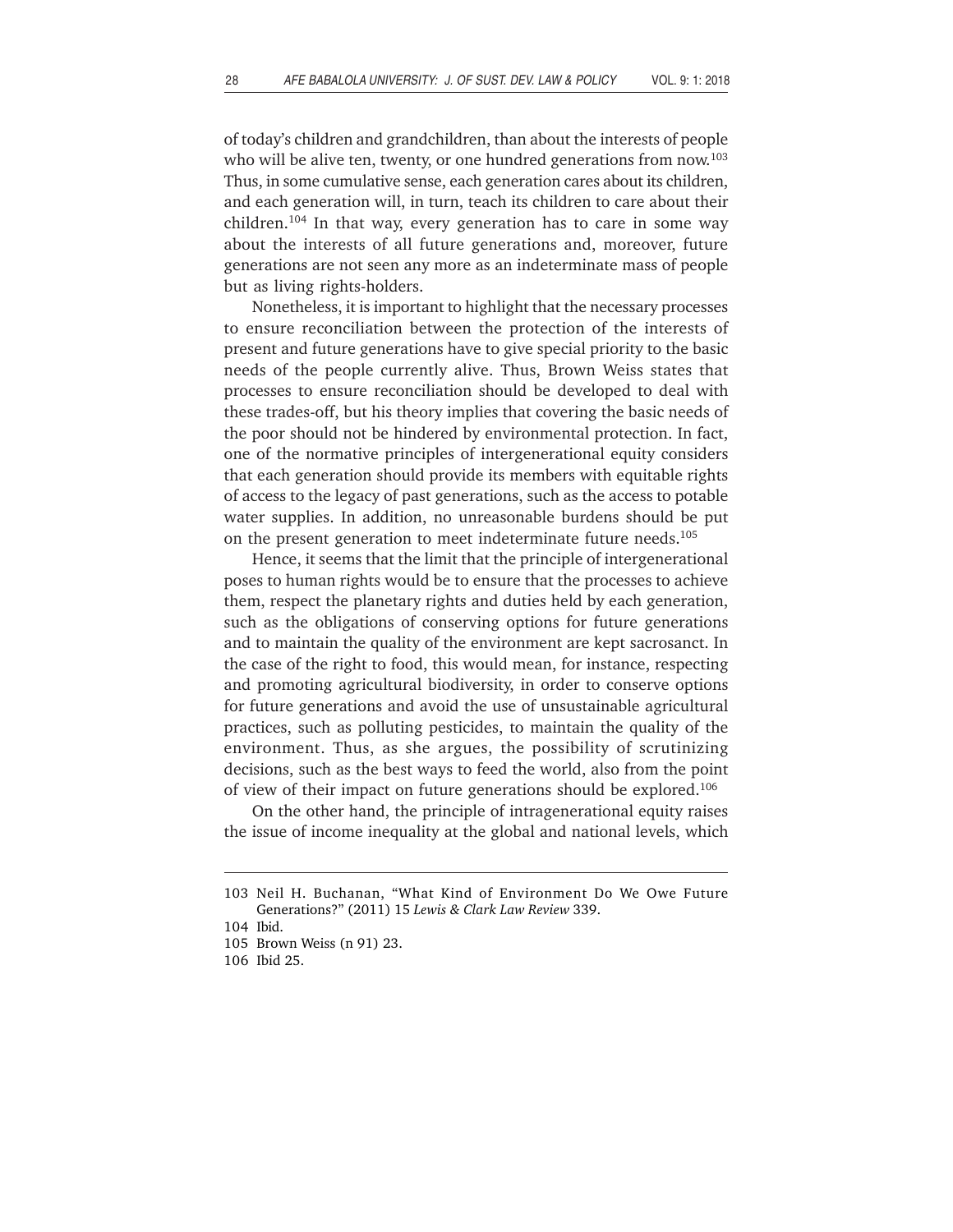is considered as well in SDG-10. Indeed, recent work of the former right to food rapporteur, Olivier de Schutter, pointed at economic inequalities and consumerism as obstacles to achieving sustainability. At the global level, the tastes of wealthy consumers compete against the needs of the poor. For instance, the recent food crisis showed that meat consumption habits by some societal sectors of developed and developing countries may contribute to rising global food prices, which impact negatively on the right to food of poor people in the global South and is a long-term vector of global inequality.<sup>107</sup> At the national level, it has been underlined that economic inequality and environmental degradation are mutually reinforcing, as large income inequalities can lead to runaway resource use by the wealthy, putting major pressures on the environment.108 Moreover, high levels of inequality grant certain groups in society a privileged position and the power to veto any significant changes to existing economic incentives.<sup>109</sup> In reference to the right to food, research has been conducted about the relationship between social protection measures and the right to food at the national level, looking at the positive effect that the adoption of more redistributive policies and greater equality may have on right to food implementation.110 At the international level, some actions can be taken to transform recurrent humanitarian support in some areas like the Sahel in long-term support to establish mechanisms that not only alleviate the effects of shocks but also facilitate the adoption of sustainable practice

# **5.2.3** *The Principle of Common but Differentiated Responsibilities and the Right to Food*

This principle affirms that although all states and other relevant actors

<sup>107</sup> Tony Weis, "The Meat of the Global Food Crisis" (2003) 40(1) *Journal of Peasant Studies* 65.

<sup>108</sup> Olivier De Schutter, "The EU's Fifth Project: Transitional Governance in the Service of Sustainable Societies", Michel Serres Institute for Resources and Public Goods, 2014 <http://www.srfood.org/images/stories/pdf/ otherdocuments/Equality2.pdf> accessed 3 March 2015.

<sup>109</sup> Olivier De Schutter, "Are Inequalities an Obstacle to Achieving Sustainability?", Michel Serres Institute for Resources and Public Goods, 2015 <http:// www.srfood.org/en/are-inequalities-an-obstacle-to-achieving-sustainability> accessed 3 March 2015.

<sup>110</sup> Shoghag S. Ajemian, "Social Protection and an Enabling Environment for the Right to Adequate Food" (2014) 5 FAO Thematic Study < http://www.fao.org/ 3/a-i3894e.pdf> accessed 4 March 2015.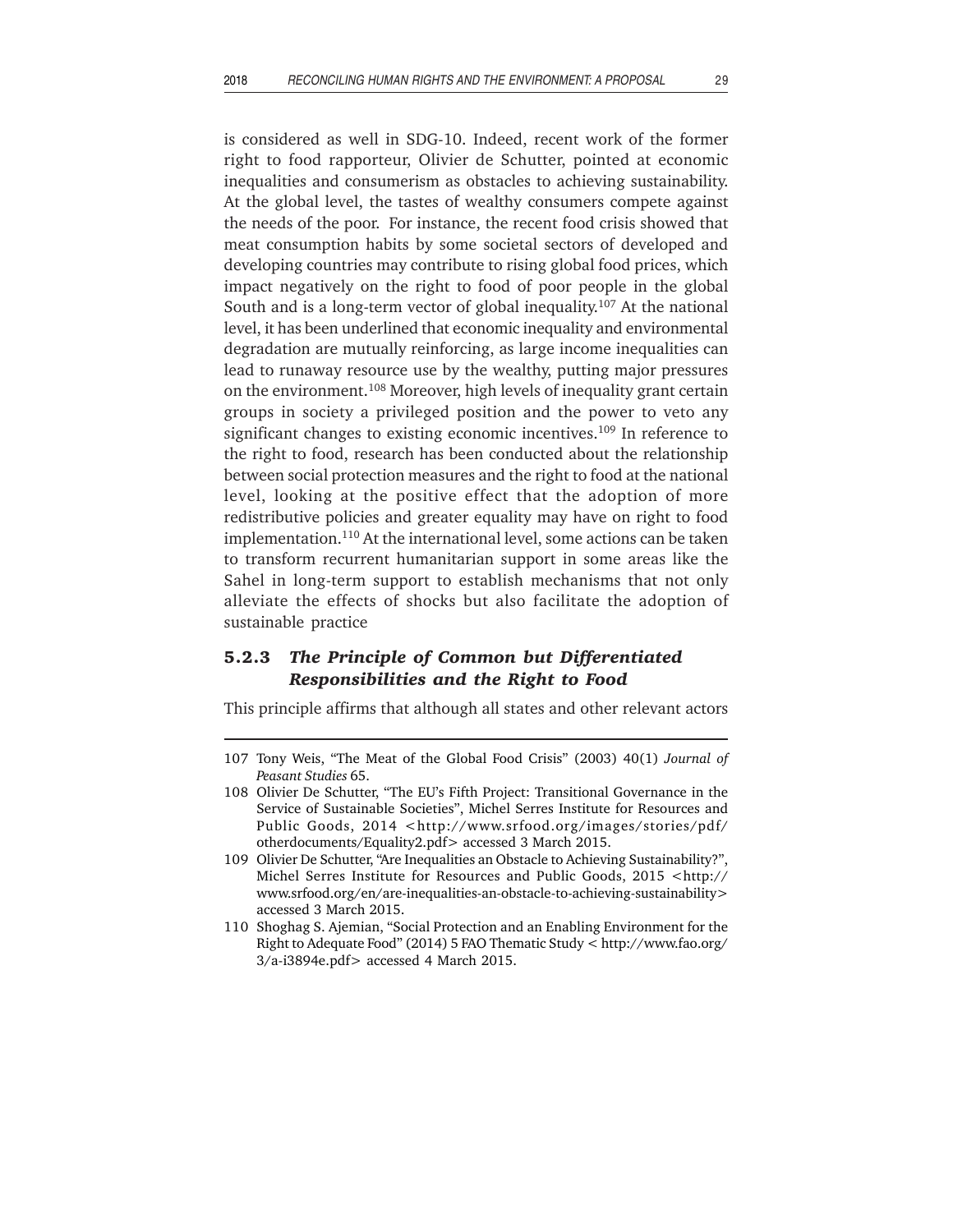have a duty to cooperate in the achievement of global sustainable development, they bear differentiated responsibilities towards environmental problems. The New Delhi Declaration clarifies that all states are under a duty to co-operate in the achievement of global sustainable development and the protection of the environment.<sup>111</sup> Hence, international organizations, corporations (including transnational corporations), non-governmental organizations and civil society should co-operate in, and contribute to, sustainable development. Nonetheless, developed countries bear a heavier responsibility in working towards sustainable development, as they have contributed more to the degradation of the environment. Similarly, the economic and developmental situation of states must be taken into consideration, including the "special needs and interests of developing countries and of countries with economies in transition, regarding least developed countries and those affected adversely by environmental, social and developmental considerations",<sup>112</sup> In practical terms, this principle implies differential treatments and differentiated legal commitments in international environmental treaties, as it was the case in the 1992 Framework Convention on Climate Change (UNFCCC). Additionally, this principle also implies the obligation to carry out technology and financial transfers from developed to developing countries. This principle is considered a fundamental principle of international environmental law but lacks the *opinion iuris* to be considered part of customary law.<sup>113</sup> In spite of that, it has been characterized as a crucial legitimation criterion, both for the creation and the interpretation of legal norms $114$  and it has been a crucial legal tool to reconcile the positions of developed and developing states in the negotiation of the climate change regime.

Thus, there are opportunities to link this principle with the right to food, as it helps to address the competing needs of states, mostly regarding the issue of increasing technological transfer from developed to developing countries. As stated in the Rio+20 Declaration, states

<sup>111</sup> New Delhi Declaration (n 71*).*

<sup>112</sup> Ibid.

<sup>113</sup> Susana Borràs Pentinat, "Análisis Jurídico del Principio de Responsabilidades Comunes, Pero Diferenciadas" (2004) 25(49), *Seqüência: Estudos Jurídicos e Políticos* 153.

<sup>114</sup> Yoshiro Matsui, "Some Aspects of the Principle of 'Common but Differentiated Responsibilities'" (2002) 2(2) *International Environmental Agreements* 151.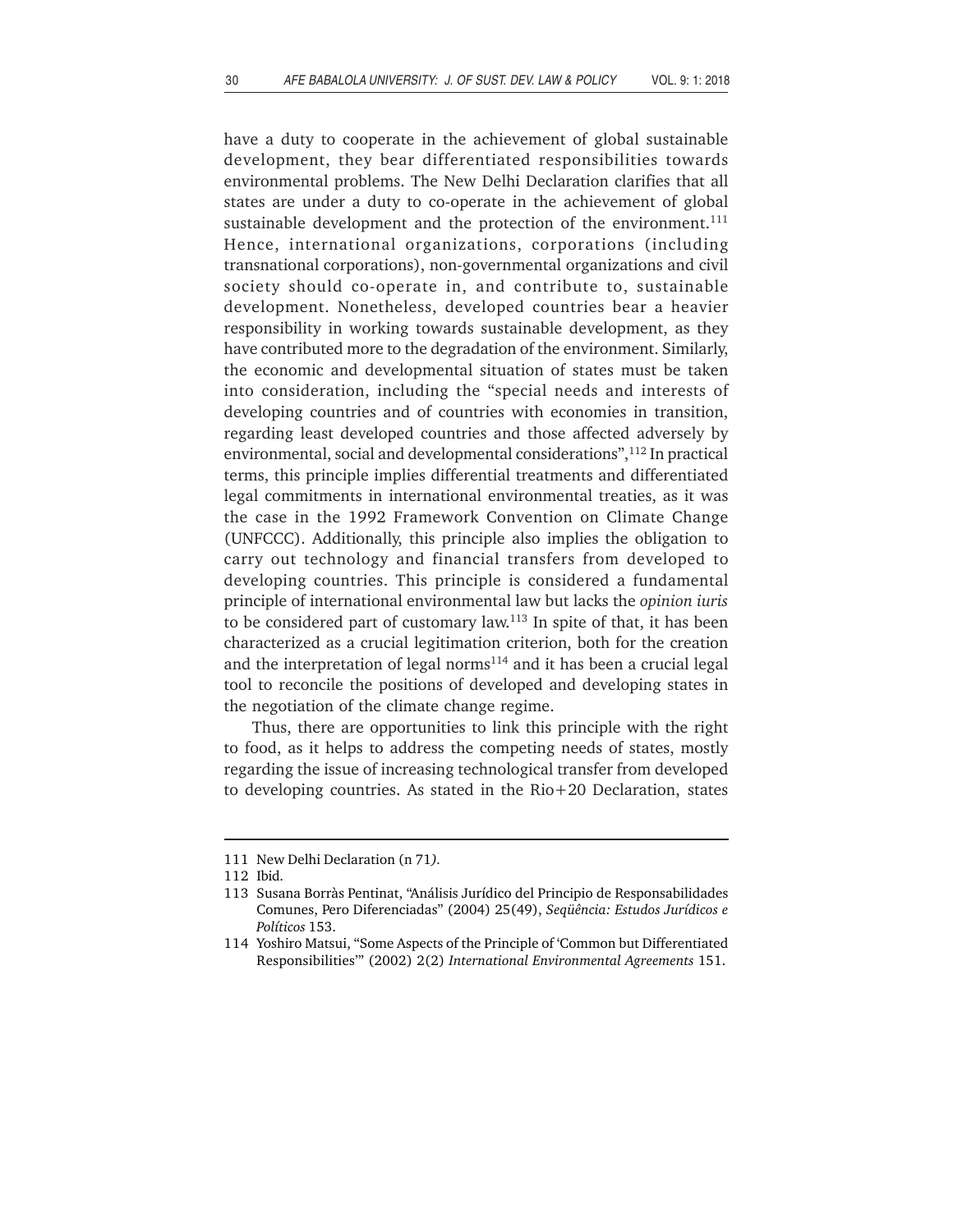should "improve access to information, technical knowledge and knowhow, including through new information and communications technologies".115 In the case of agriculture, FAO mentioned unsustainable technologies as one of the root causes of unsustainable agricultural practices and degradation of the rural environment, as some have had harmful side effects, such as resistance of insects to pesticides, land degradation through wind or water erosion, nutrient depletion or poor irrigation management and the loss of biological diversity.116

Accordingly, greater transfers for sustainable agriculture and climate change mitigation may help the transition to more sustainable food systems and contribute to the right to food implementation. Consequently, states should ensure "access to knowledge and appropriate and affordable technologies, including for efficient irrigation, reuse of treated wastewater and water harvesting and storage".117 Furthermore, it has been underlined that it is better to focus on this aspect of the principle instead of allowing looser regulations for developing countries, $118$  with the excuse of giving them flexibility to implement environmental agreements. The rationale behind that is that highly variable environmental regulation between countries creates the potential for pollution havens, which could in turn impact negatively on the right to food.

#### **6. CONCLUSION**

The gaps in the HRBA call for a better integration of the right to food within the framework of sustainable development. The literature examined showed that the HRBA to food security does not seem sufficient to address environmental problems and constraints that infringe directly on right to food implementation, as it does not provide concrete tools to consider intrinsic values, the needs of future

<sup>115</sup> UNGA (n 4)*.*

<sup>116</sup> FAO, "Dimensions of Need: An Atlas of Food and Agriculture", (1995) <http: //www.fao.org/docrep/U8480E/U8480E00.htm> accessed 20 March 2015.

<sup>117</sup> UN, "UN Water and sustainable Development, From Vision to Action", Report of the 2015 UN-Water Zaragoza Conference.

<sup>118</sup> For example, the Montreal Protocol on Substances that Deplete the Oxone Layer introduces a binary differentiation between developed and developing countries, but all states must progressively eliminate the production of listed substances, developing states are only given more flexible deadlines. Viñuales, (n 101).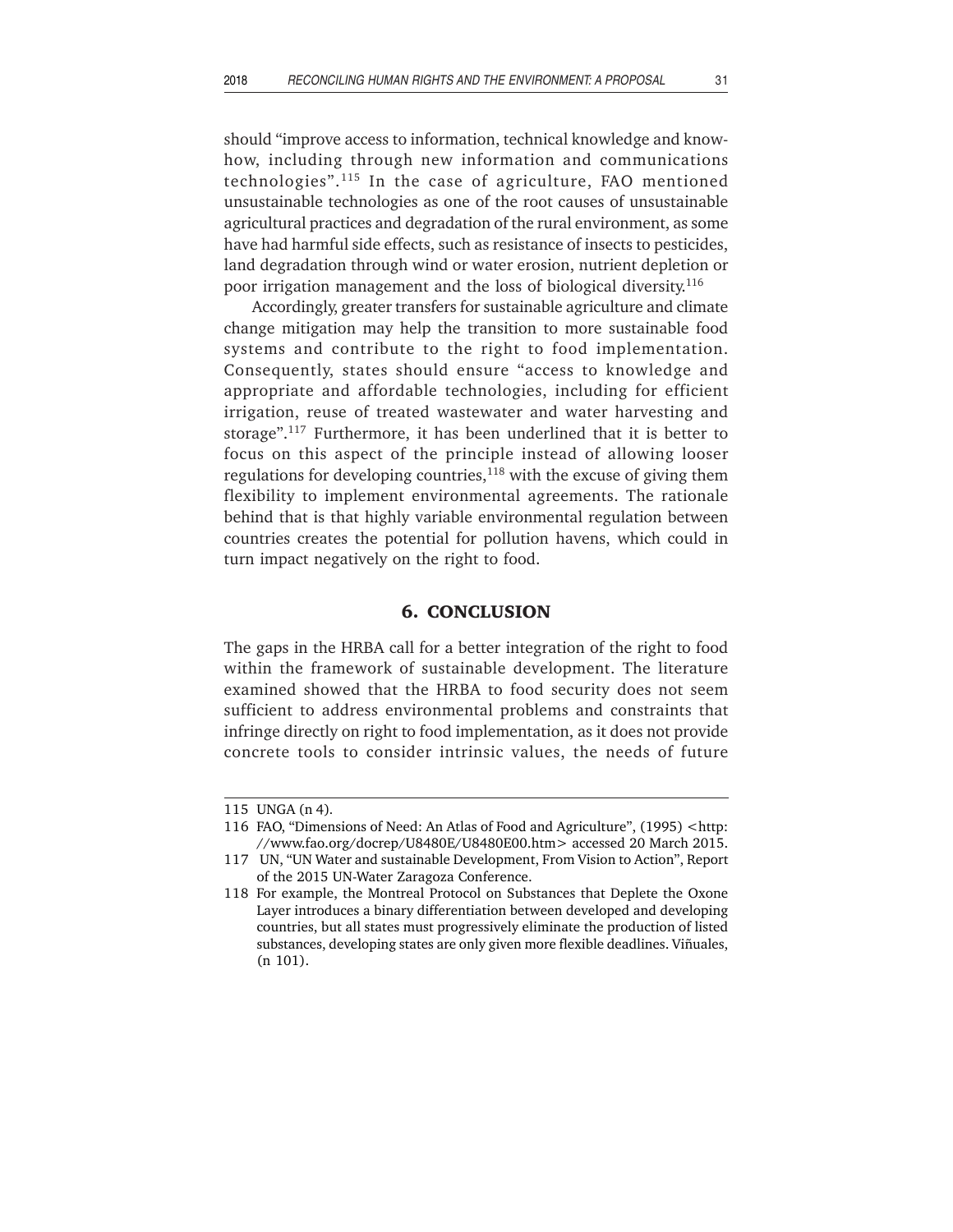generations, and the competing interests of states, as Birnie and Boyle argued. Moreover, in this context of declining natural resources and greater environmental degradation, new solutions should be explored to reconcile the needs of developed and developing countries, and of present and future generations.

Therefore, this article argued for further integrating sustainable development and the right to food through a set of principles of sustainable development law. First, the principle of sustainable use of natural resources raises the question of finding ways to hold both state and private actors to account for the environmental degradation and the use of natural resources. This highlights the urgent need to implement new global and national legal frameworks that reward private actors for positive environmental externalities and in turn penalize them for negative environmental externalities. Second, the principle of equity and eradication of poverty incorporates the needs of future generations to the right to food as well as global justice matters. On the one hand, examining the theory of intergenerational equity points at the necessity of scrutinizing food security decisions from the point of view of their impact on future generations. However, it should be clarified that the needs of the future generations should never be put as an excuse for not realizing the right to food of the present generations, as no unreasonable burdens should be put on the present generation to meet indeterminate future needs. And, last but not least, the principle of common but differentiated responsibilities helps to put the focus on the different responsibilities that the states bear towards climate change and environmental degradation, justifying greater technological transfer for climate change mitigation in agriculture from developed to developing countries that may help the right to food implementation in the latter.

These principles of international law may help the implementation of the right to food, contributing to fill some of the gaps of the HRBA and expanding new avenues for research. In particular, research that clarifies the specific impacts on the right to food of environmental degradation, use of natural resources, economic inequalities and global patterns of consumption would shed light on the sustainable dimensions of the right to food. Nevertheless, legal principles should be accompanied by mechanisms that facilitate their implementation. Thus, public goods such as the global record of fishing vessels that can facilitate accountability and internalization of some externalities need to be identified and further developed for each of the principles.